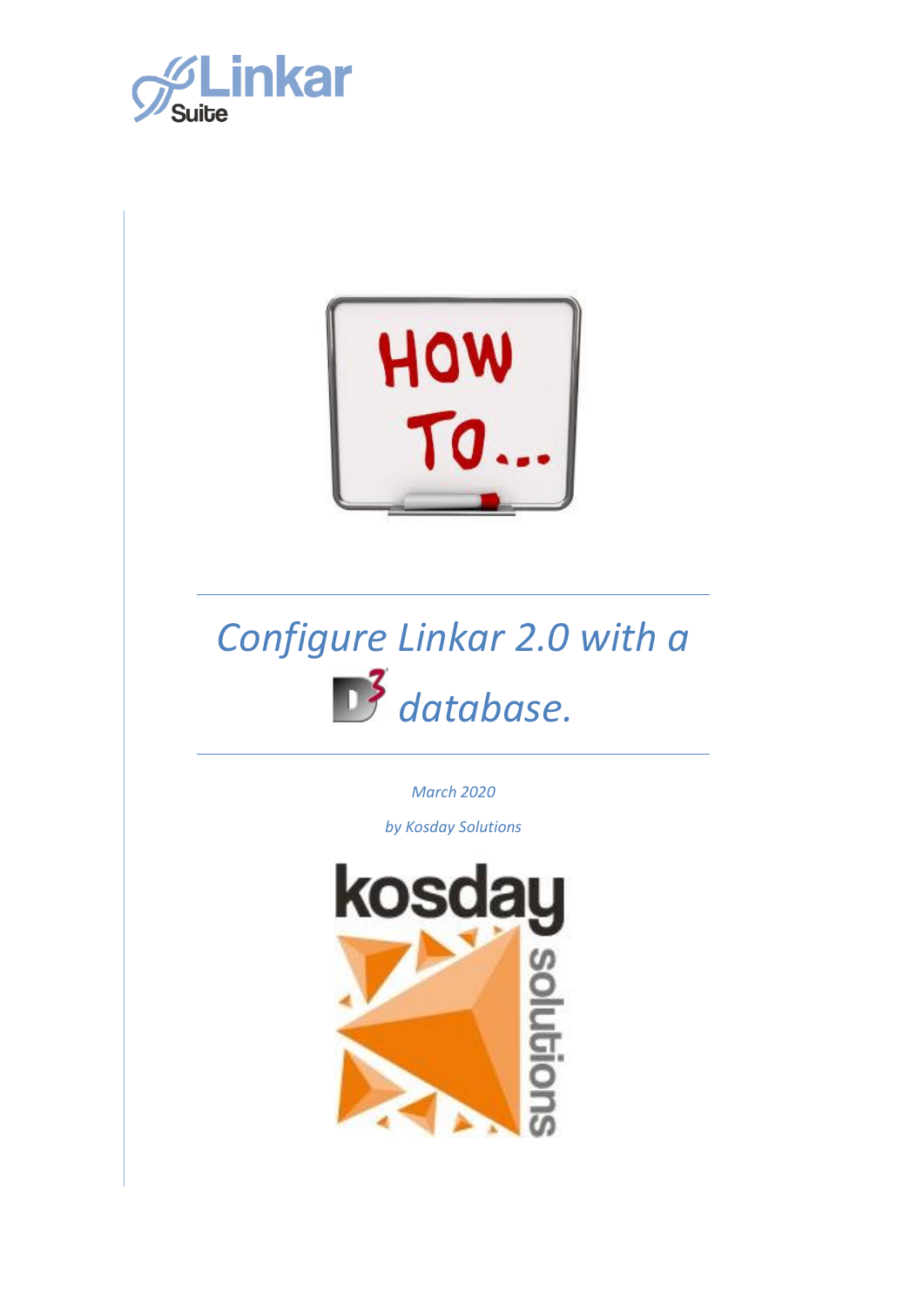



### 1. Install Linkar Server in your preferred platform.

You must install Linkar Server in Windows, Linux, or MacOS, somewhere with TCP/IP access to the machine where D3 is installed (even in the same machine if you prefer).

## 2. Configure Profile and EntryPoint in Linkar Manager as Permanent connections.

- a. Open Linkar Manager.
- b. Select Configuration.
- c. Select New Entrypoint Wizard

#### **STEP 1**



Complete the form with your information and press the **Next** button.

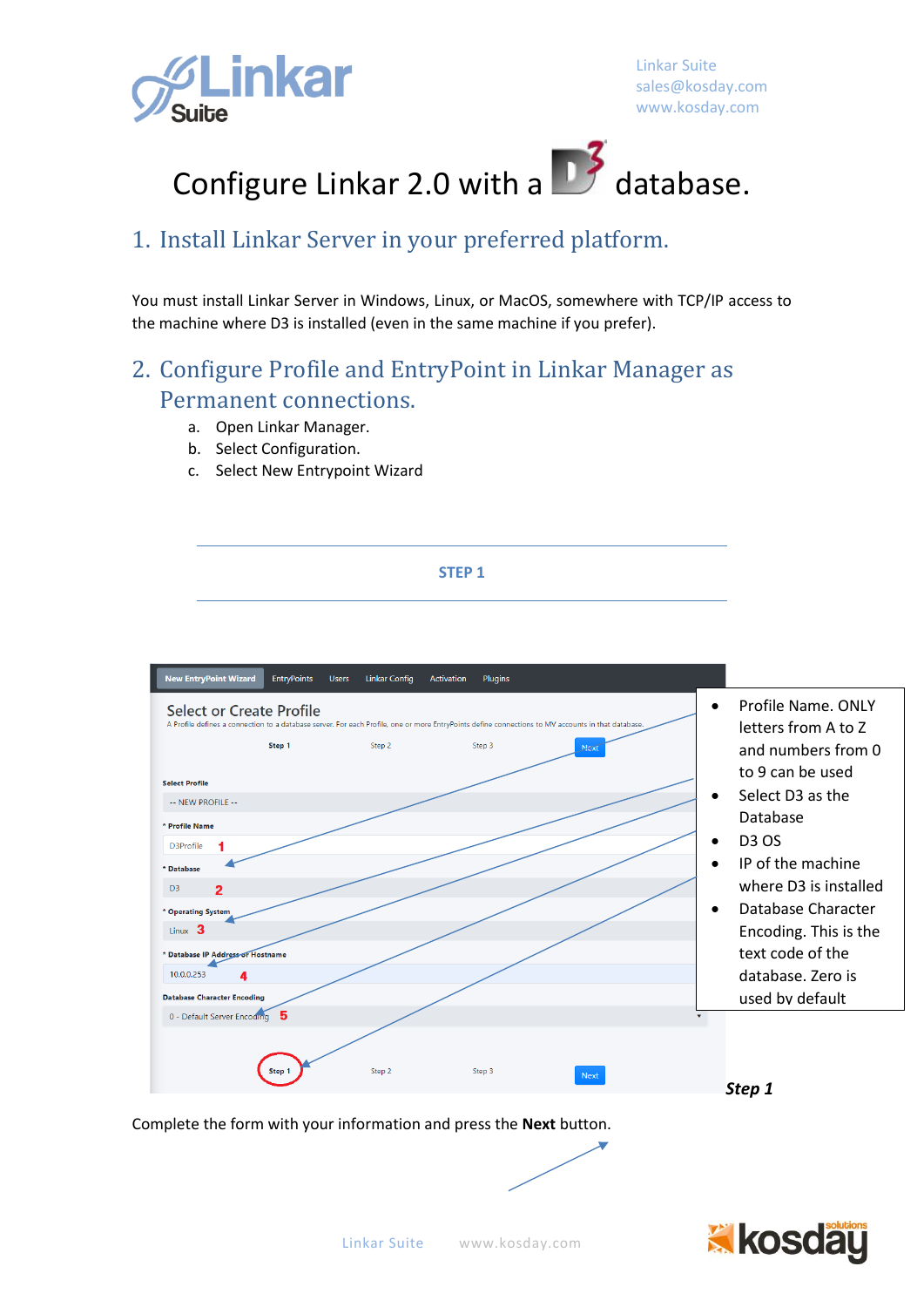



**STEP 2**

| <b>New EntryPoint Wizard</b><br><b>EntryPoints</b> | <b>Linkar Config</b><br><b>Users</b>                                                                | <b>Plugins</b><br><b>Activation</b>             |                                     |
|----------------------------------------------------|-----------------------------------------------------------------------------------------------------|-------------------------------------------------|-------------------------------------|
| <b>General Options and Connection Type</b>         | Define the general behavior options for this EntryPoint as well as the type of Database Connection. |                                                 |                                     |
| Step 1<br><b>Back</b>                              | Step 2                                                                                              | Step 3                                          | <b>Next</b>                         |
| * EntryPoint Name                                  | <b>Connection Type</b>                                                                              |                                                 | * Linkar TCP Port                   |
| FPD3                                               | Select connection                                                                                   | $\overline{\mathbf{v}}$                         | 11700                               |
| * Login Expiration Time in seconds                 | <b>MVSP</b>                                                                                         |                                                 |                                     |
| 3600                                               | Socket                                                                                              |                                                 |                                     |
|                                                    | <b>Terminal</b>                                                                                     |                                                 |                                     |
| Automatically Start in Linkar Server               | Keep Database Log Files<br>$\Box$                                                                   |                                                 |                                     |
| Force Customized Control                           |                                                                                                     | Use "Common Blocks" for the 100 most used files | <b>Enable EntryPoint Statistics</b> |
| * Permanently Connected Sessions                   | * Temporal Sessions on Demand                                                                       |                                                 | * Inactivity seconds for disconnect |
| 1                                                  | 2                                                                                                   |                                                 | 60                                  |
|                                                    |                                                                                                     |                                                 |                                     |
|                                                    |                                                                                                     |                                                 |                                     |
| Step 1<br><b>Back</b>                              | Sten                                                                                                | Step 3                                          | <b>Next</b>                         |

#### *Step 2*

#### • **EntryPoint Name:**

Assign a name to the *EntryPoint*. This name can only include alphanumeric characters and not symbols.

#### • **Connection Type:**

Three different connection types can be chosen with D3: *SOCKET, MVSP* or *TERMINAL. SOCKET* connections **are not allowed** with D3/Windows. It is important to make sure that if you use *MVSP* or SOCKET connection types, all your programs **must be compiled** with FlashBasic. If you use *TERMINAL* connection type, you can opt to use FlashBasic or not.

#### • **Linkar TCP Port:**

This is the port where **Linkar Server will be listening** for the clients in order to connect to the database. It must NOT BE used in other Entrypoints and it is a TCP Port that must be kept free in the machine where Linkar Server is running.

• **Login Expiration Time in seconds:**

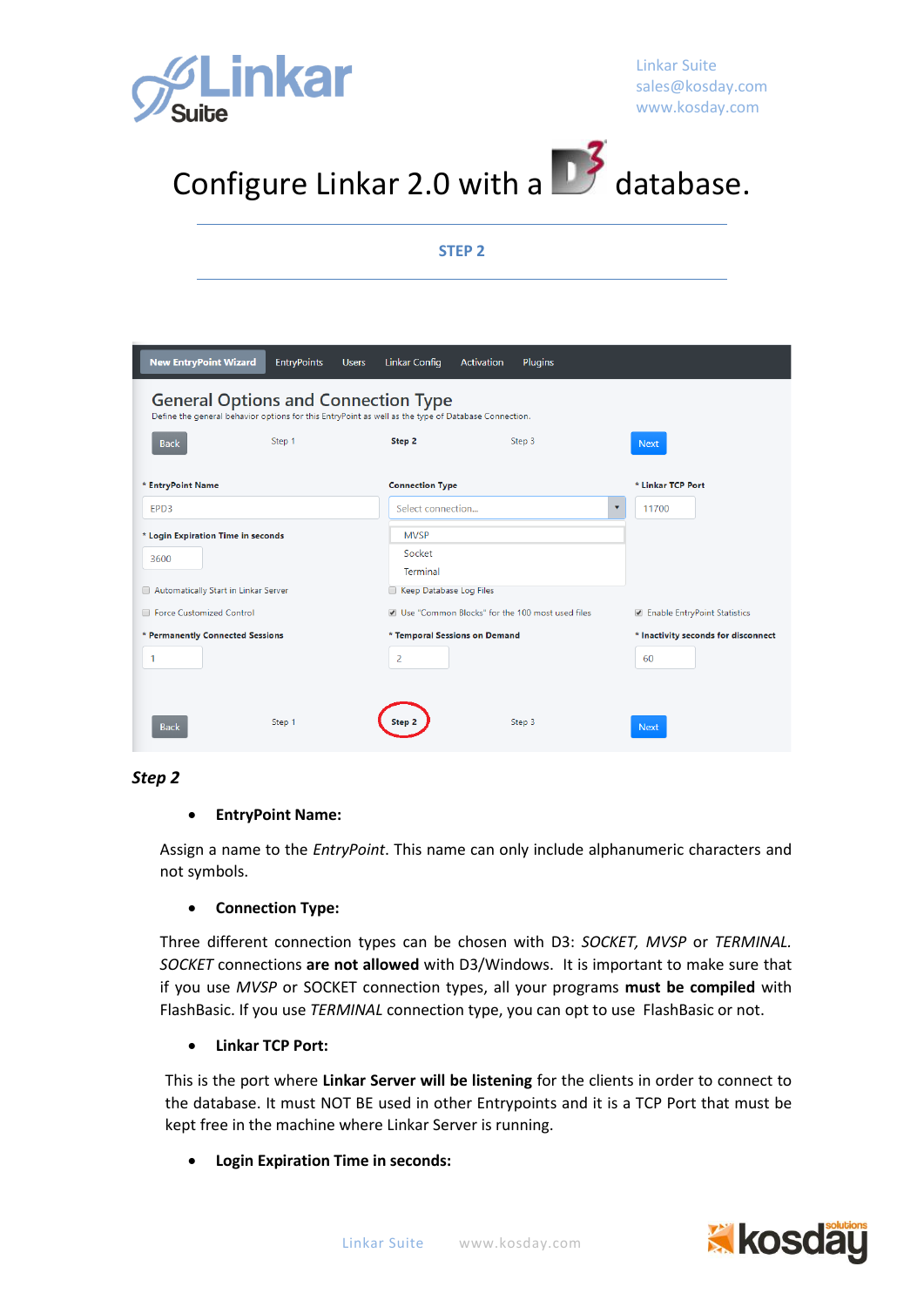



When *Linkar Clients* use *PERSISTENT FUNCTIONS*, they must perform a prior Login process to establish a session between *Linkar Client* and *Linkar Server*. When the seconds indicated in this property have elapsed without any activity in the session, it closes automatically and the *Linkar Client* must perform the Login process again.

A 0 value in this property means that the sessions will never expire.

#### • **Maximum string size in database memory (Kb):**

By default, the *Linkar MV components* will keep the information that will be returned to *Linkar Server* in the memory until it exceeds the size indicated here in kbytes. Then, temporary files will be used. This parameter is important when *Linkar Server* manages large volumes of data transfer, for example with the PowerBI plugin. The correct value depends on the database, size of the files in it, etc.

#### • **Automatically Start in Linkar Server:**

**I**f this option is enabled, when *Linkar Server* starts this *EntryPoint* will also start.

The EntryPoint will establish connections with the database and will be available for the *Linkar Clients*.

#### • **Keep database Log Files:**

If this option is enabled, a LOG file will be generated with the activity of the database of this *EntryPoint*.

The LOG file is located in the LOGS folder where Linkar is installed.

#### • **Force Customize Control:**

If this option is activated, the execution of the subroutine *SUB.LK.MAIN.CUSTOM.CONTROL* is forced in each operation requested by *Linkar Clients*.

Each client operation request executes this subroutine so the database administrator can customize and control the requested operations.

#### • **Use Common Blocks for the 100 most used files:**

This option allows you to save the 100 most used files opened in a Common Block to optimize their access. A new *ResetCommonBlock* function allows a warm resetting of the COMMON variables. Without this option, each file will be opened and closed on each request.

#### • **Enable EntryPoint statistics:**

Linkar Server will keep the statistics of this *EntryPoint* displayed on the Dashboard.

#### • **Permanently Connected Sessions:**

The number of sessions or database lines that are always open can be specified here.

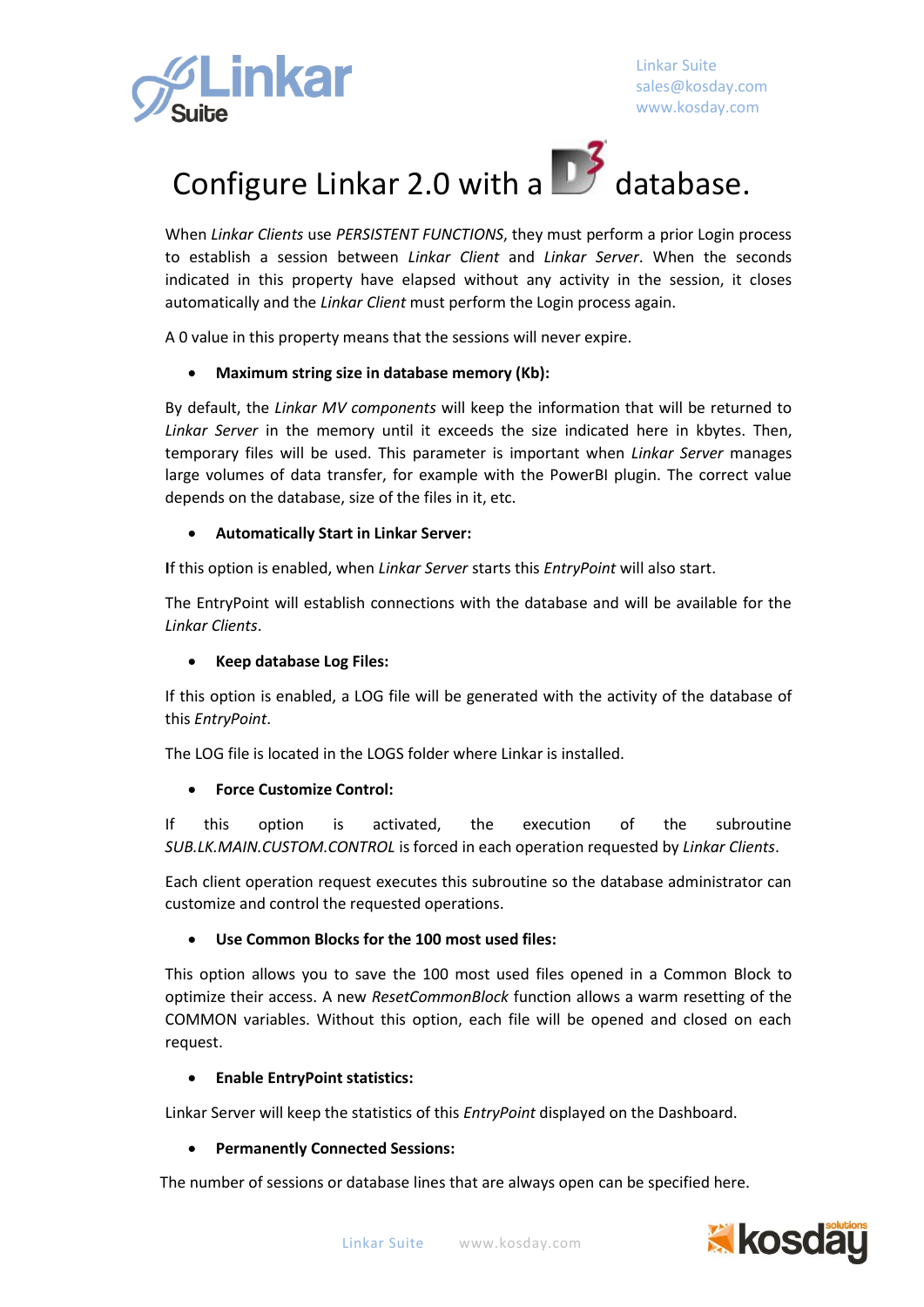



The numbers of sessions or database lines permanently open since the *EntryPoint* starts until it stops are also shown here.

Sessions or lines are opened when the *EntryPoint* is started and will never close automatically.

The allowed values range may be from 0 to N (Value 0 can be used only when *Temporal Sessions on Demand* is 1 or greater).

#### • **Temporal Sessions on Demand**:

The number of sessions or lines the *EntryPoint* will open when the requests of the *Linkar Clients* cannot be attended with the permanent sessions. The *EntryPoint* will open a new session, one by one, until the maximum lines number defined in this property is reached.

The allowed values range may be from 0 to N (Value 0 can be used only when *Permanently Connected Sessions* is 1 or greater)

#### • **Inactivity seconds for disconnect:**

When the *Temporary Sessions on Demand* is greater than 0, this property indicates the time in seconds of inactivity in the opened on demand session. Once this time is exceeded in an open on demand line, the *EntryPoint* will automatically close it. Like the opening, this closing process is carried out one at a time. This value must be greater than 30 seconds.

Fill in the form with your information and press the **Next** button. Step 3 is different, depending on the type of connection selected.

#### **STEP 3**

### *1. MVSP connection type (Flash Basic required):*

*EntryPoint* connects to the database through dynamic link libraries provided by Rocket *Software*.

Only the *EntryPoints* of a *Linkar Server* that is installed in *Windows* can use this type of connection since only *MVSP* is available for this operating system.

#### *This is the recommended connection type for D3 databases running with a Windows Linkar SERVER.*

You must install *MVSP* in D3 and configure it.

- You must enable the user that Linkar uses.
- You must enable the data account that Linkar uses.

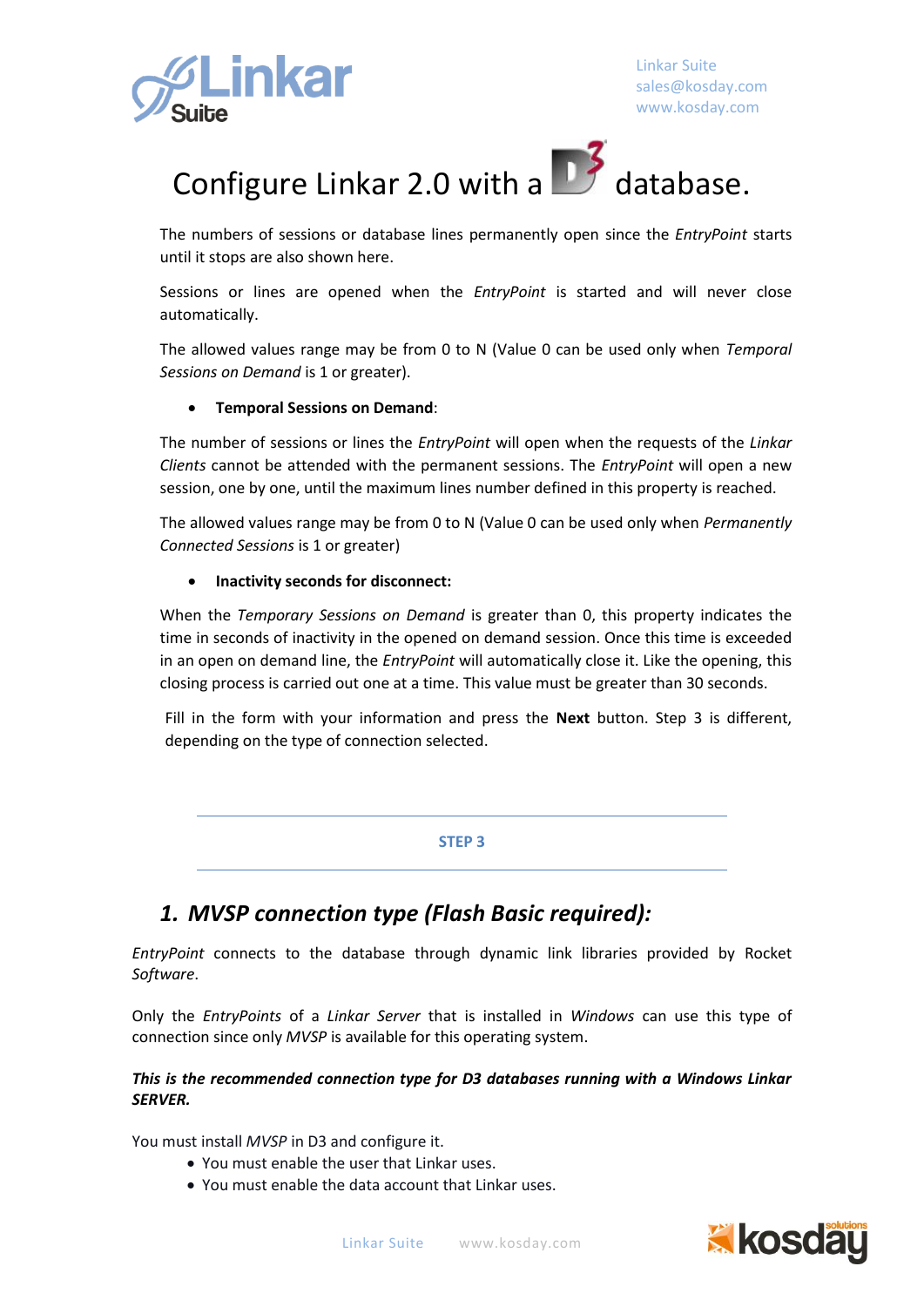



Refer to your D3 manual.

*It is mandatory to use Flash Basic in the MV Components and in all your soubroutines.*

| <b>New EntryPoint Wizard</b>                                                          | <b>EntryPoints</b> | <b>Users</b> | <b>Linkar Config</b>         | Activation | Plugins |           |                                              |
|---------------------------------------------------------------------------------------|--------------------|--------------|------------------------------|------------|---------|-----------|----------------------------------------------|
| <b>Define Database connection</b><br>Set up all parameters to connect to the database |                    |              |                              |            |         |           |                                              |
| <b>Back</b>                                                                           | Step 1             |              | Step 2                       |            | Step 3  |           | End                                          |
| <b>EntryPoint_MVSP_Host</b>                                                           |                    |              | * MVSP Port                  |            |         |           | * Timeout in Database Answers (0 No Timeout) |
| 10.0.0.253                                                                            |                    |              | 9000                         |            |         |           | 600                                          |
| * MVSP Username                                                                       |                    |              | <b>MVSP Password</b>         |            |         |           |                                              |
|                                                                                       |                    |              |                              |            |         | $\bullet$ |                                              |
| * MVSP Account                                                                        |                    |              | <b>MVSP Account Password</b> |            |         |           |                                              |
|                                                                                       |                    |              |                              |            |         | $\bullet$ |                                              |
| A MV Account must be enabled with the LK.ENABLE<br>Command.                           |                    |              |                              |            |         |           |                                              |
| <b>Back</b>                                                                           | Step 1             |              | Step 2                       |            | Step 3  |           | End                                          |

#### *Step 3*

#### • **EntryPoint MVSP Host:**

Show the IP address or DNS name defined in Profile, where the database is installed.

#### • **MVSP port:**

TCP port through which MVSP is listening. D3 uses port 9000 by default.

#### • **Timeout in database answers:**

This property allows the maximum waiting time to be specified, expressed in seconds, for database answers.

If there has not been any response from the database after this time, the operation is canceled and *Linkar Client* will receive an error.

Database session or line will continue in use until the operation ends or until it is forced to close from *Linkar Manager* (*Close Selected* button).

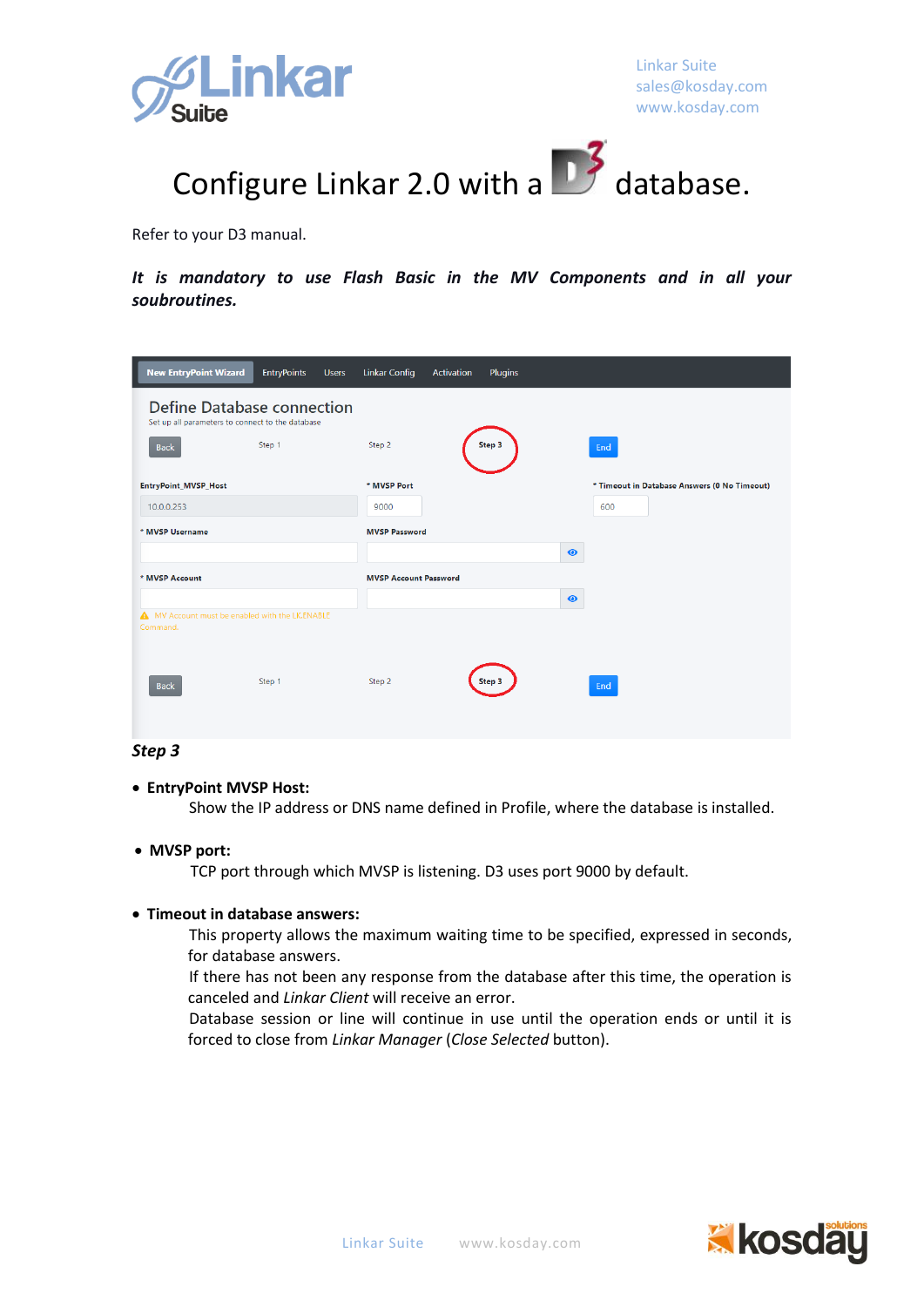



| Options | <b>EntryPoint</b>             |                                | Profile                | <b>Entry Point Status</b>   |  |
|---------|-------------------------------|--------------------------------|------------------------|-----------------------------|--|
| ُ       | D <sub>3</sub> L <sub>x</sub> |                                | D <sub>3</sub>         | STARTED at 2020-03-24 04:51 |  |
|         |                               | Close Selected D Open Selected |                        |                             |  |
| m.      | Options                       | Linkar Line                    | Database Session       |                             |  |
|         |                               | 0                              | Line 1 10.0.0.253:9000 |                             |  |

#### • **MVSP username:**

This property allows the D3 user ti be specified. It is mandatory that the user used in the *EntryPoint* is enabled for use with MVSP

#### • **MVSP password:**

This property allows you to specify the D3 user password (if it is required).

. • **MVSP Account:**

> Data account on which requests will be executed. It is mandatory that the account used in the EntryPoint is enabled for use with MVSP and *Linkar Suite*.

#### • **MVSP account password:**

This property allows the D3 account password to be specified (if it is required).

### *2. SOCKET connection type (not allowed in D3/Windows)*

*It is mandatory to use Flash Basic in the MV Components and in all your soubroutines with the Socket connection type.*

**BASIC CONFIGURATION:**

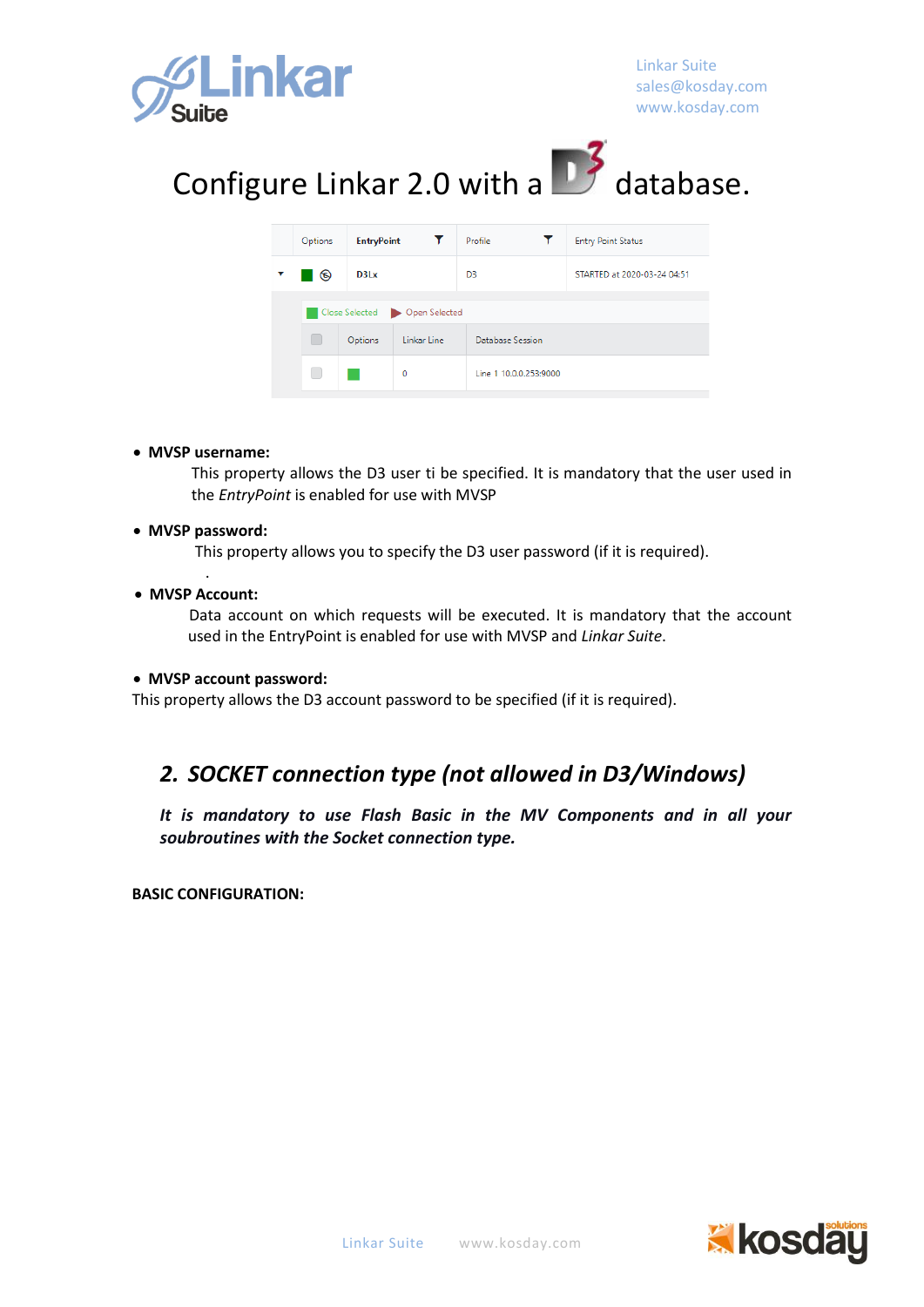



|                                                           | Step 2                               | Step 3    |                 | End                           |            |                                              |
|-----------------------------------------------------------|--------------------------------------|-----------|-----------------|-------------------------------|------------|----------------------------------------------|
| <b>Database address IP or Hostname</b>                    | * Terminal Type                      |           | * Database Port |                               |            | * Timeout in Database Answers (0 No Timeout) |
| 10.0.0.253                                                | <sup>●</sup> Telnet ● SSH            |           | 23              |                               | 600        |                                              |
| <b>First Socket Port</b>                                  | <b>Last Port</b>                     |           |                 |                               |            |                                              |
| 11100                                                     | 11100                                |           |                 | <b>Show Database Commands</b> |            |                                              |
| * Username                                                | Password                             |           | Password 2      |                               | Password 3 |                                              |
|                                                           |                                      | $\bullet$ |                 | $\bullet$                     |            | $\bullet$                                    |
| * MV Account                                              | <b>TERMINAL Session EXIT command</b> |           |                 |                               |            |                                              |
|                                                           |                                      |           |                 |                               |            |                                              |
|                                                           |                                      |           |                 |                               |            |                                              |
| <b>Login String</b>                                       |                                      |           |                 |                               |            |                                              |
| MV Account must be enabled with the LK.ENABLE<br>Command. | <b>EXIT</b>                          |           |                 |                               |            |                                              |

#### *Step 3*

#### • **Database address IP or Hostname:**

Show the IP address or DNS name defined in *Profile*, where the database is installed.

#### • **Terminal Type:**

When the *Entrypoint is started*, the sockets defined in the database must be started as long if we do not do this directly on it. To do this, you must connect to the database via Telnet or SSH if it is available.

#### • **Database port:**

TCP port through which the Terminal is listening. By default, port 23 for Telnet and port 22 for SSH.

#### • **Timeout in database answers:**

This defines the maximum time in seconds, to wait for a response from the database. The operation is canceled and an error is returned to *Linkar Client* when there is no response during this time.

Database session or line will continue in use until the operation ends or until it is forced to close from *Linkar Manager* (*Close Selected* button).

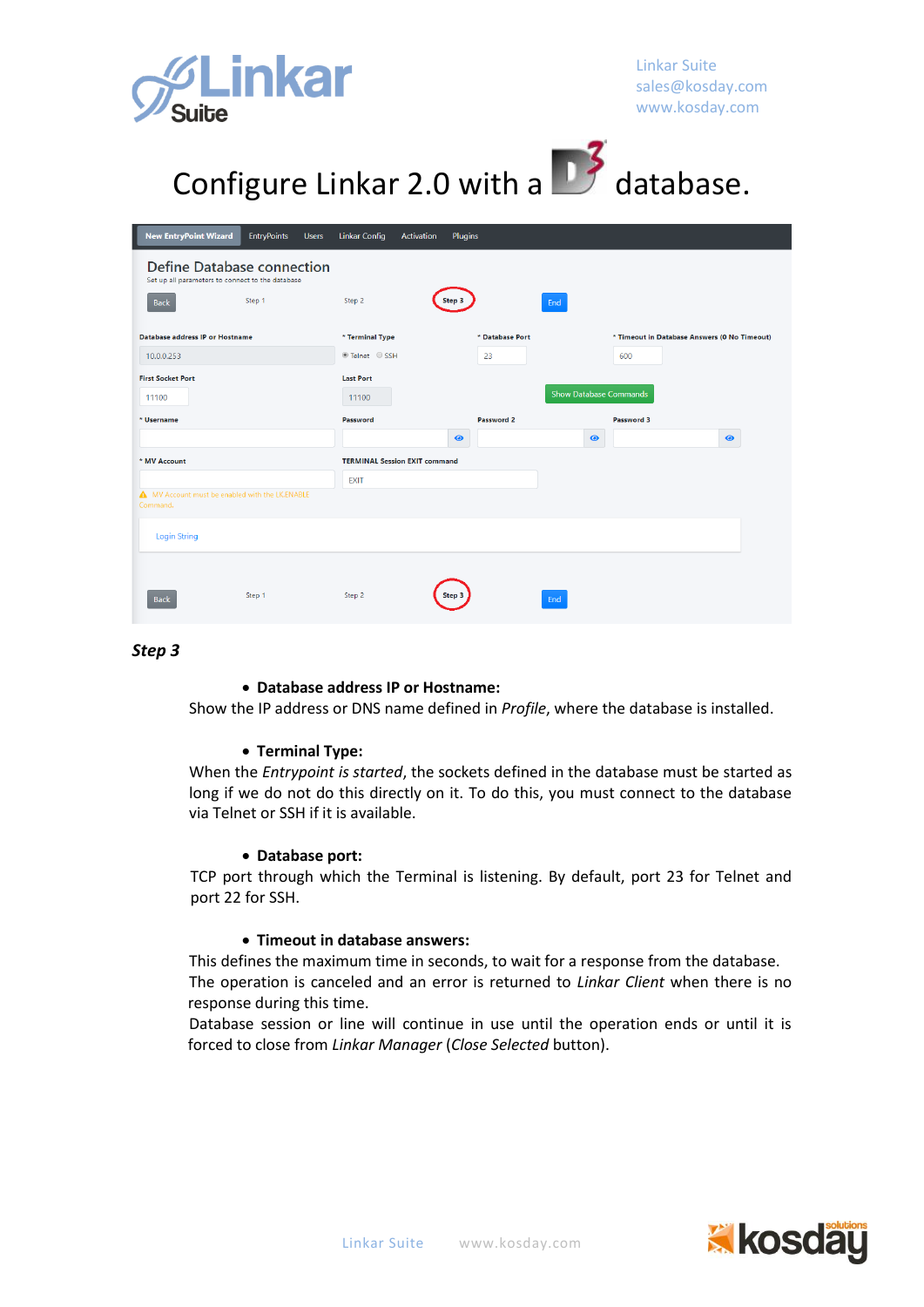

## Configure Linkar 2.0 with a  $\Box$  database.

| Options                       | <b>EntryPoint</b><br>$\mathbf{r}$ |             | Profile<br>Т           | <b>Entry Point Status</b>   |  |
|-------------------------------|-----------------------------------|-------------|------------------------|-----------------------------|--|
|                               | D3Lx                              |             | D <sub>3</sub>         | STARTED at 2020-03-24 04:51 |  |
| Close Selected Dopen Selected |                                   |             |                        |                             |  |
|                               | Options                           | Linkar Line | Database Session       |                             |  |
|                               |                                   | 0           | Line 1 10.0.0.253:9000 |                             |  |

If an expiration time of 0 is defined, the session never expires.

#### • **First socket port:**

Listening TCP port specified from the sockets server, which will be executed in the first database line that is opened (by default 11100).

The socket server running on the second database line will use port 11101, and so on for each line assigned to the *EntryPoint*.

#### • **Last port:**

This is a merely informative property to know what the last TCP port that will have to be used will be. This will depend on the number of lines assigned to the *EntryPoint*.

#### • **Username:**

The user that opens the connection with the database.

#### • **Password:**

User password. This is used in the login chain to establish the connection.

#### • **Password2:**

User password. This is used in the login chain to establish the connection if a second one is required.

#### • **Password3:**

This is applicable in some databases.

#### • **MV Account:**

Data account on which the requests will be executed. The data account must have been previously enabled for use with *Linkar Server*.

#### • **Terminal session ·exit· command:**

Command that is redirected to close the TELNET / SSH session. This is usually "exit" or "quit".

#### • **Show database commands:**

This button shows the commands that must be executed from the database to enable the socket servers in each port.

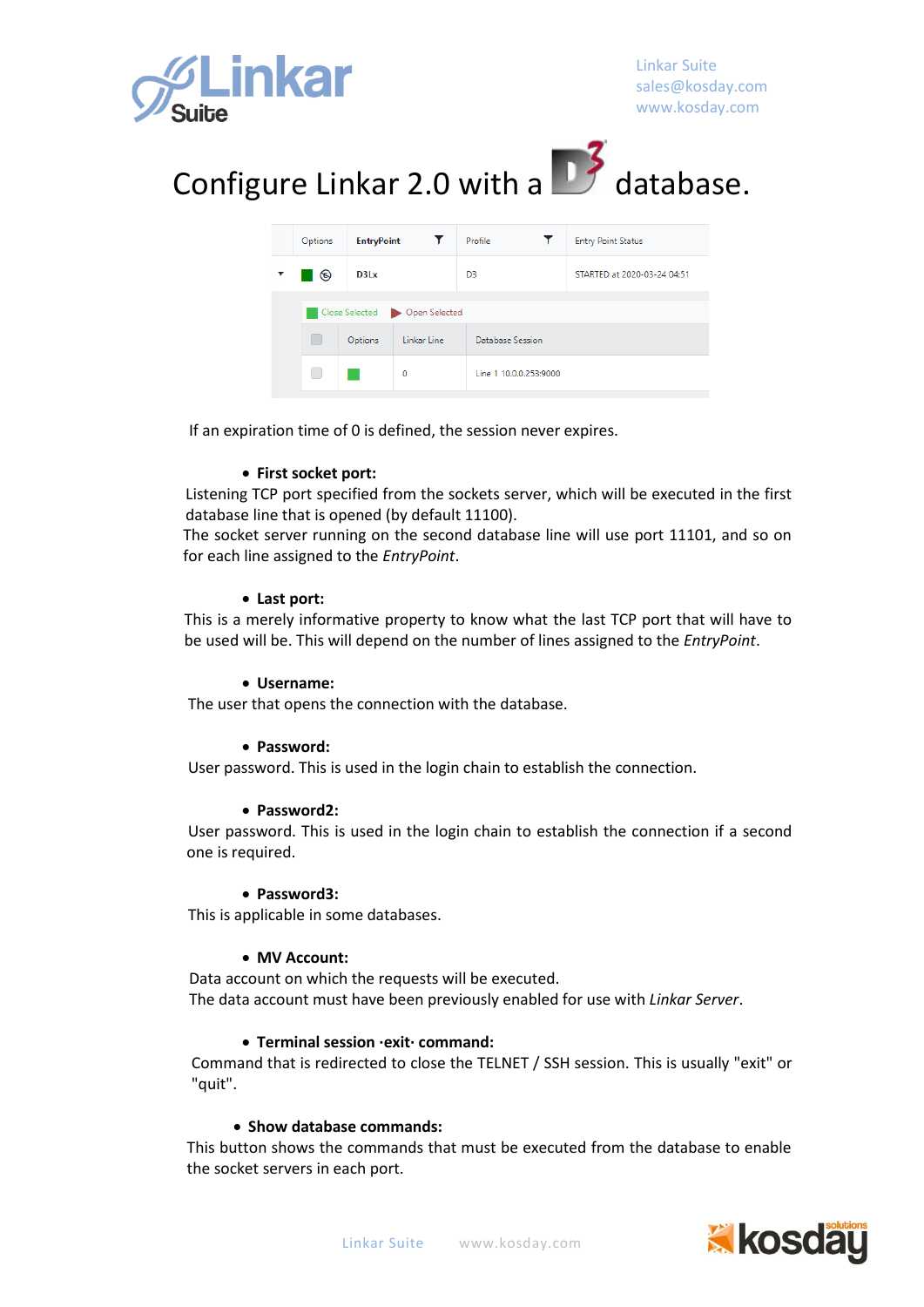



*LKLISTENING -SOCKET,TCP\_Port*

This command must be executed as many times as the sockets we want to open in the data account that is defined in the *EntryPoint*.

It is advisable to execute this command at the start of the database.

This type of operation is not recommended if we use on demand temporary sessions because disconnecting the session involves closing the socket.

#### **LOGIN STRING:**

|                | <b>Login String</b>                                                             |                                                                         |                      |                                 |                          |                              |                      |                                   |   |  |  |
|----------------|---------------------------------------------------------------------------------|-------------------------------------------------------------------------|----------------------|---------------------------------|--------------------------|------------------------------|----------------------|-----------------------------------|---|--|--|
|                |                                                                                 | Range D3 ports to Force command d3 -port.number. Separated by semicolon |                      |                                 |                          |                              |                      |                                   |   |  |  |
|                | Load Linkar Template<br>٠<br>Select Linkar Template                             |                                                                         |                      |                                 |                          |                              |                      |                                   |   |  |  |
|                | <b>Load Custom Template</b><br>Delete Custom Template<br>Select Custom Template |                                                                         |                      |                                 |                          |                              |                      |                                   |   |  |  |
|                | + Add New Line                                                                  | Capture Login String                                                    |                      | <b>D</b> Save As CustomTemplate |                          | Test Login String Connection |                      |                                   |   |  |  |
| N°             | Order                                                                           | Wait for the text                                                       | In any place         | Send Text                       |                          | Add CR Carriage Return       | Add LF End of Line   | Waiting Time in seconds next step |   |  |  |
| 1              | $\mathbf{A}$                                                                    | login:                                                                  | $\qquad \qquad \Box$ | %username%                      | $\overline{\mathcal{L}}$ |                              | $\qquad \qquad \Box$ | 3                                 | û |  |  |
| $\overline{2}$ | $\mathbf{A}$                                                                    | Password:                                                               | $\qquad \qquad \Box$ | %password%                      | $\overline{\mathcal{L}}$ |                              | $\qquad \qquad \Box$ | 3                                 | û |  |  |
| $\overline{3}$ | $\mathbf{A}$                                                                    | s                                                                       | $\qquad \qquad \Box$ | d3                              | $\overline{\mathcal{L}}$ |                              | $\qquad \qquad \Box$ | 3                                 | û |  |  |
| 4              | $\mathbf{A}$                                                                    |                                                                         | $\qquad \qquad \Box$ |                                 | $\overline{\mathcal{L}}$ |                              | $\qquad \qquad \Box$ | 3                                 | 面 |  |  |
| 5              | $\overline{A}$                                                                  | your user id:                                                           | $\qquad \qquad \Box$ | dm                              | $\overline{\mathcal{L}}$ |                              | $\qquad \qquad \Box$ | 3                                 | û |  |  |
| 6              | $\blacktriangle$ $\blacktriangledown$                                           | password:                                                               | $\qquad \qquad \Box$ | %password2%                     | $\blacktriangledown$     |                              | $\qquad \qquad \Box$ | 3                                 | 面 |  |  |
| $\overline{7}$ | $\blacktriangle$ $\blacktriangledown$                                           | master dictionary:                                                      | $\qquad \qquad \Box$ | %account%                       | $\overline{\mathcal{L}}$ |                              | $\Box$               | 3                                 | û |  |  |
| 8              | $\blacktriangle$ $\blacktriangledown$                                           | password:                                                               | $\Box$               | %password3%                     | $\blacktriangledown$     |                              | $\qquad \qquad \Box$ | 3                                 | 亩 |  |  |
| 9              | $\overline{A}$                                                                  |                                                                         | $\qquad \qquad \Box$ |                                 | $\blacktriangleright$    |                              | $\qquad \qquad \Box$ | 3                                 | û |  |  |

Linkar Manager needs to communicate with the database by opening a telnet or SSH session. The manner to connect to this is defined in the table describing the commands sequence required to establish a Database connection.

In this table, each line is basically the expected text to be received from the Database through a Telnet connection (*Wait for the text column*) and the text that must be sent over the same Telnet connection to the Database (*Send Text column*) when the expected text was received. Characters at the end of the text are not needed in the "*Wait for the text*" column space. If the Database sends them, they will be ignored. There is a contextual menu in this menu, which allows you to add or delete rows and move them up and down.

#### *IMPORTANT: Using SSH the username and password MUST NOT BE included in the Login String.*

• **d3 ports to Force range:**

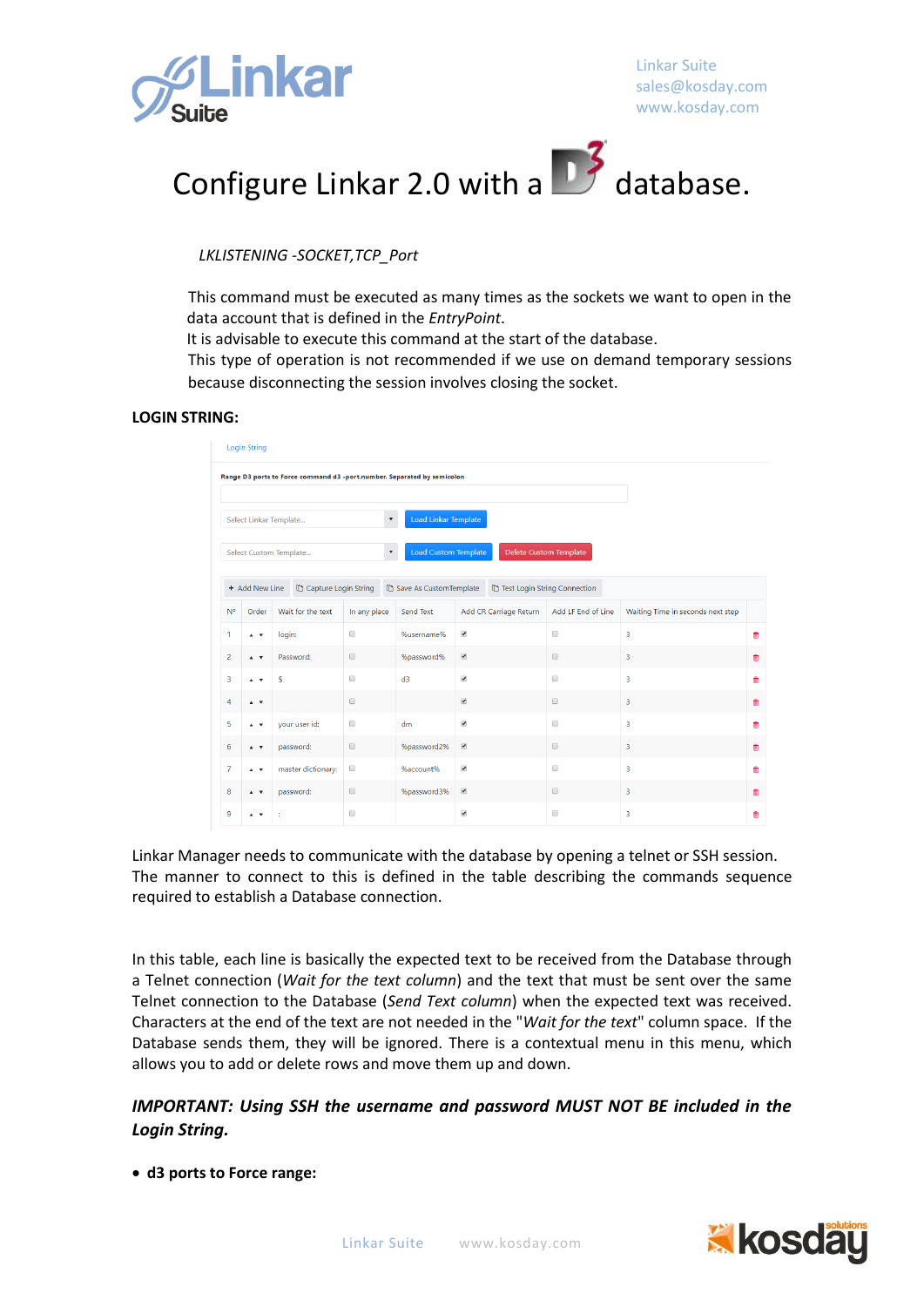



This feature is a list of allowed port numbers, separated by semicolons (for example 5; 8). The first number of this list will be used (for example d3 -5) when opening a line in the database for the first time, using the "d3" or "ap" command, The second line number will be used for the second line of the database (for example d3 -8) and so on. When there are no line numbers available, the "d3" or "ap" command is executed without a line number. (f.i. ap) and it will be the system that determines the line number.

This information can be defined inside the *Send Text* column with the *%forced3port%* variable.

#### • **Select Linkar Template:**

*Linkar Manager* includes a series of templates to connect to different databases and in different configurations. One of them can be selected in this dropdown and by pressing the *Load Linkar Template* button this will load that definition, which can be used to configure your connection.

• **Select Custom Template:**

Once your connection is defined, this can be saved in a custom template for later use or for use in a new installation. To do this, just press the *Save as Custom Template* button. Your custom templates can be retrieved in this dropdown. These custom templates are saved in the *%ProgramData%\KOSDAY\LinkarSuite* folder in the *ConnectionCustomTemplates.xml* file.

#### • **Test Login Screen:**

Once your connection is defined, you can press the *Test Login String Connection* button and verify that the connection occurs without any problem.

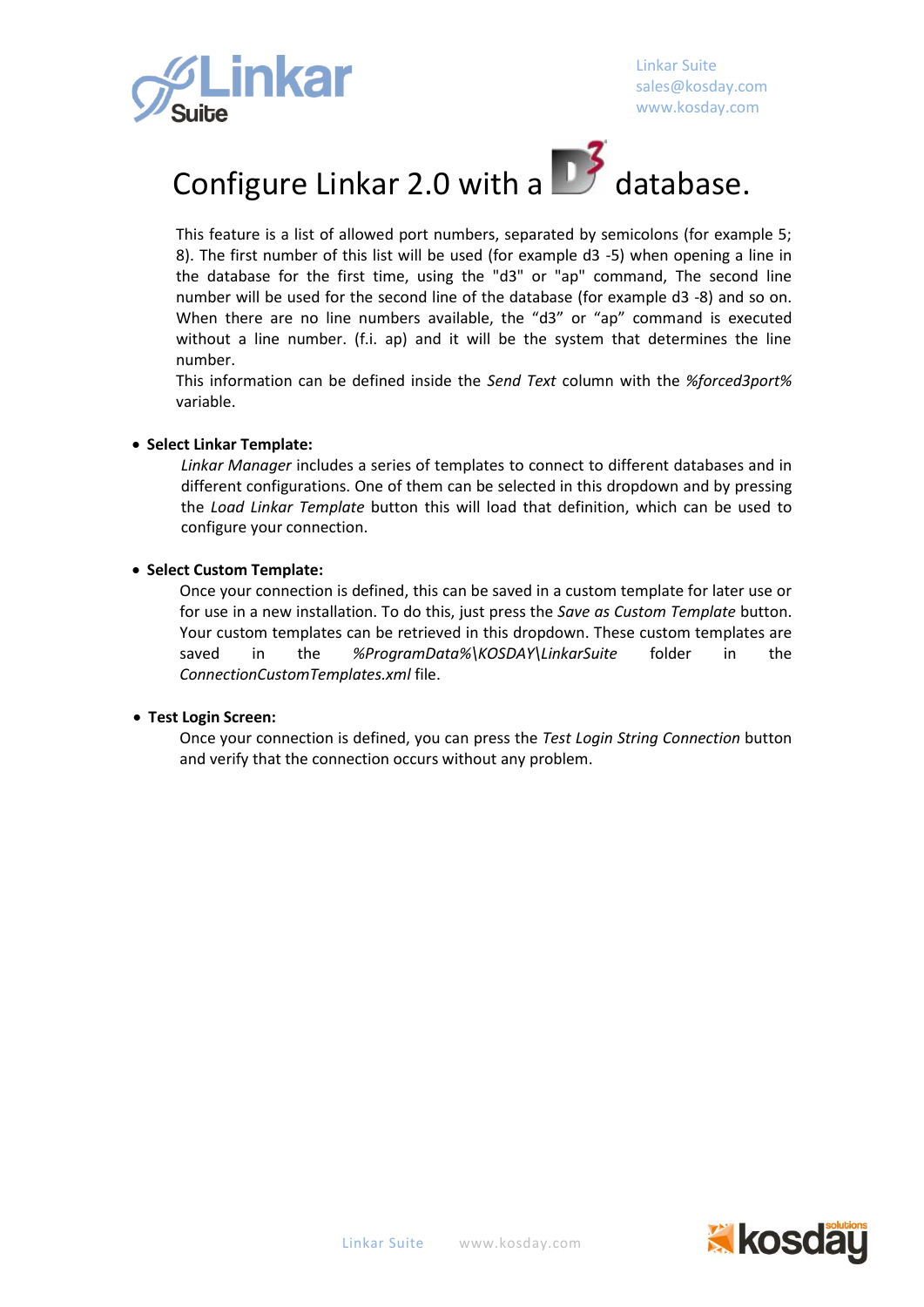



| Test Login String Connection                                        |               | $\times$ |
|---------------------------------------------------------------------|---------------|----------|
| Enter your user id:<br>user password:<br>[1301] The Speller is off. |               |          |
| master dictionary: DEMO.LINKAR                                      |               |          |
| md password:                                                        |               |          |
|                                                                     |               |          |
|                                                                     |               |          |
| 3                                                                   |               |          |
| <<< 19:28:15<br>25 Mar 2020<br>D                                    | $\rightarrow$ |          |
| $\prec\prec\prec$                                                   | $\rightarrow$ |          |
| <<< Copyright (c) 1982-2010 TigerLogic Corp. All rights reserved.   | $\rightarrow$ |          |
| <<< This work is property of, and embodies trade secrets and        | $\rightarrow$ |          |
| <<< confidential information proprietary to TigerLogic Corp. It     | $\rightarrow$ |          |
| <<< may not be reproduced, copied, used, disclosed, transferred     | $\rightarrow$ |          |
| <<< adapted or modified without the express written approval of     | $\rightarrow$ |          |
| <<< TigerLogic Corp.                                                | $\rightarrow$ |          |
|                                                                     |               |          |
| :EXIT                                                               |               |          |
|                                                                     |               |          |
|                                                                     |               |          |
| <b>Close Terminal</b>                                               |               |          |
| by the 'Username' TextBox value                                     |               |          |

If the screen verifies that the connection and disconnection to your data account are correct, the process has been completed and the Login String is correctly configured. Otherwise, correct the errors that do not allow you to establish the connection, which can be seen on the screen.

#### **Capture Login String:**

Linkar Manager also includes a wizard to capture your connection step by step.

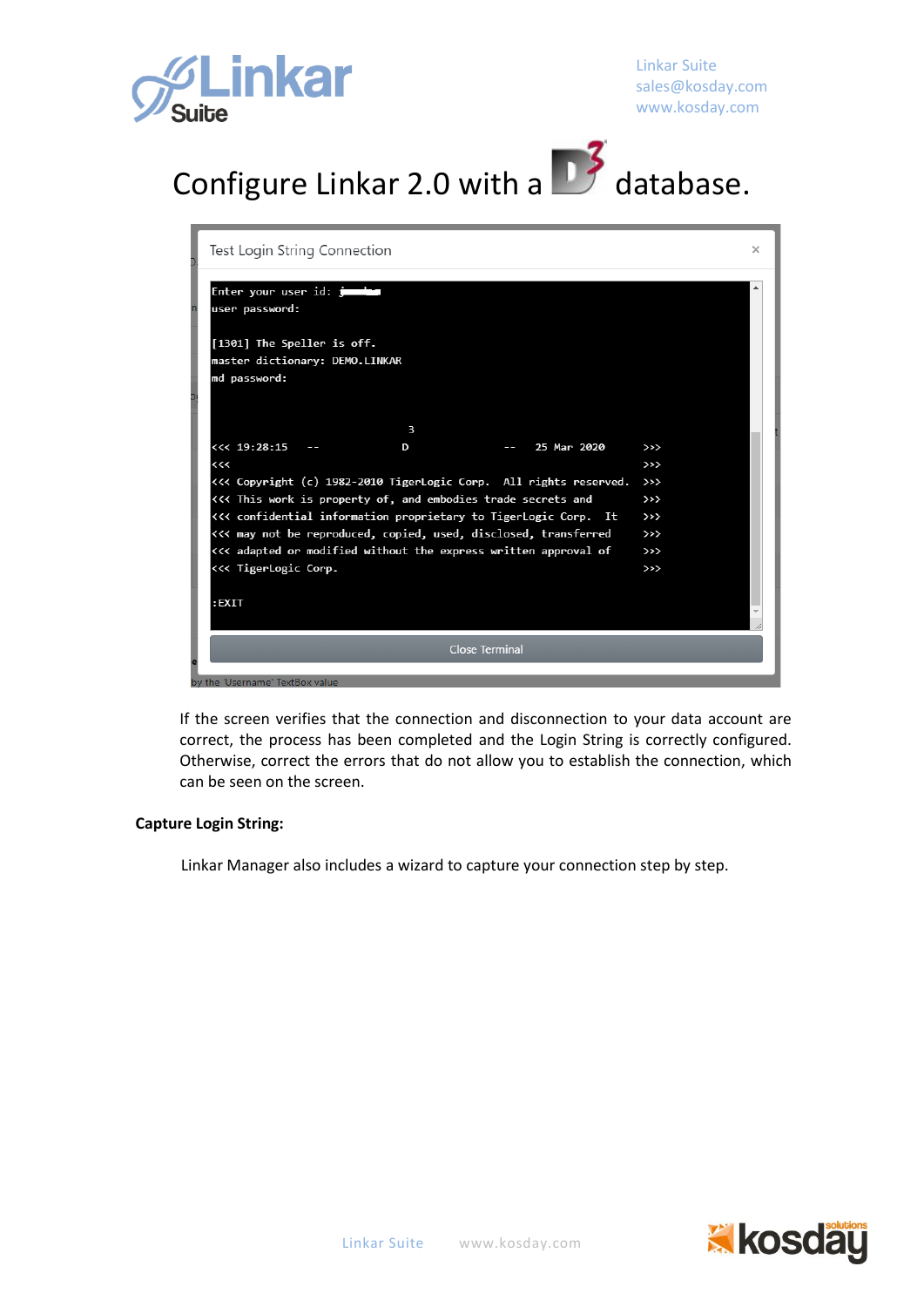



| Capture Login String                                          |                         |      |                   | $\times$ |
|---------------------------------------------------------------|-------------------------|------|-------------------|----------|
|                                                               |                         |      |                   |          |
|                                                               | <b>Reset Connection</b> |      | Copy to Clipboard |          |
| Red Hat Enterprise Linux Server release 6.0 (Santiago)        |                         |      |                   |          |
| Kernel 2.6.32-71.el6.i686 on an i686<br>login:                |                         |      |                   |          |
|                                                               |                         |      |                   |          |
|                                                               |                         |      |                   |          |
|                                                               |                         |      |                   |          |
|                                                               |                         |      |                   |          |
|                                                               |                         |      |                   |          |
|                                                               |                         |      |                   |          |
|                                                               |                         |      |                   |          |
|                                                               |                         |      |                   |          |
|                                                               |                         |      |                   |          |
|                                                               |                         |      |                   |          |
|                                                               |                         |      |                   |          |
|                                                               |                         |      |                   |          |
|                                                               |                         |      |                   |          |
| <b>Enter Command</b>                                          |                         | Send |                   |          |
|                                                               |                         |      | <b>Break</b>      |          |
| Begin capture, do login, end capture, logout and close window |                         |      |                   |          |
|                                                               | <b>End Capture</b>      |      |                   |          |
|                                                               | <b>Close Terminal</b>   |      |                   |          |
| will be confered by the 'Decoyeed 2' ToytRoy value            |                         |      |                   |          |

*Linkar Manager* will attempt to establish a Telnet or SSH connection with your database by clicking on the *Capture Login String* button.

If you do not see the data request on the screen, you should verify the IP or DNS assigned to the database and the configuration of your firewall, if there is one.

If you see the request, in this case, "Username:" write your credentials in the red box and press the Enter or Send button.

Repeat this process until you reach TCL in the data account you want to connect to. You do not need to execute the quit or exit command.

Press the green *End Capture* button and the definition of your connection will appear with the steps you have followed.

You can review the strings created to optimize connection times.

#### • **+ Add new line:**

New lines can be added at the end of the grid with this button

#### • **Trash icon:**

Lines of the grid can be deleted with this button.

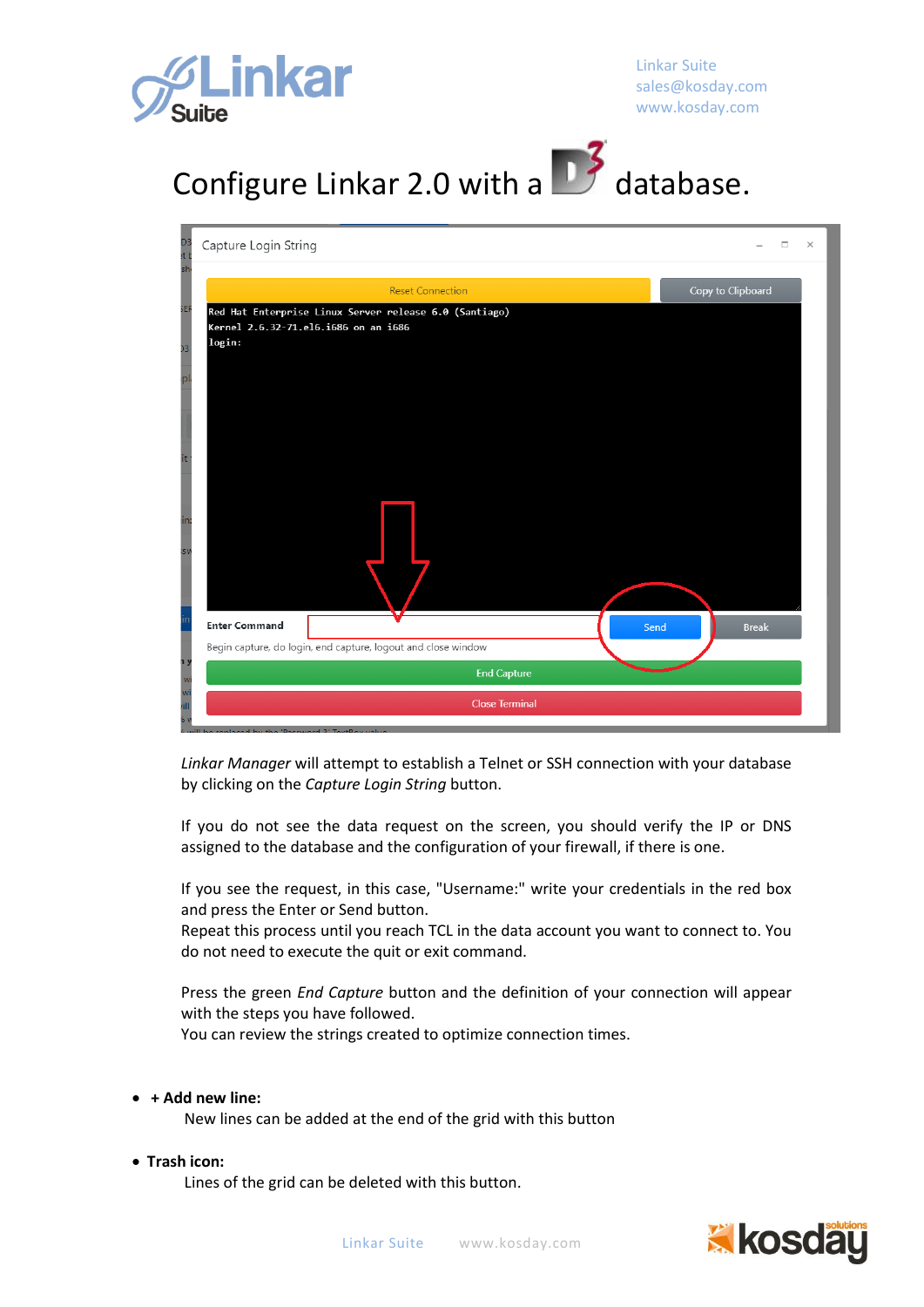



#### • **Column No.:**

The order of execution of each grid line is presented in this column.

#### • **Order column:**

In this column, you will see two icons, an up arrow and a down arrow, which allow you to modify the execution order of this line.

#### • **Wait for Text column:**

In this column, you must indicate the text that will be received from the database at each step to establish the connection.

#### • **In Any Place column:**

If this switch is selected, Linkar Manager will wait for the time defined in the *Waiting time in seconds* in the "next step" column and once it has elapsed, it will verify that the text of the *Wait for Text* column has been received within the entire received string and will send the text of the *Send Text* column.

If it is not checked, Linkar Manager automatically sends the text in the *Send Text* column at the time the text in the *Wait for Text* column is received. The connection will be faster but you must be careful with repeated texts returned by the database that can cause Linkar Manager to send the text in the *Send Text* column earlier than desired.

#### • **Send Text column:**

In this column, you must indicate the text that will be sent to the database once the previous point is finished.

Special variables can be used in this column:

- %username% will use the value of the 'Username' box.
- %password% will use the value of the 'Password' box.
- %account% will use the value of the 'MV Account' box.
- %password2% will use the value of the 'Password 2' box.
- %password3% will use the value of the 'Password 3' box.
- %forced3port% will use the value of the 'Range d3 ports to Force' box

#### • **ADD CR Carriege Return column:**

Additionally, a CR character (13 ASCII code) can be added to the text to be sent in that table line.

#### • **ADD LF End of line column:**

Additionally, a LF character (10 ASCII code) can be added to the text to be sent in that

table line.

#### • **Waiting time in seconds next step column:**

This column specifies the time that Linkar *Manager* should wait to receive the text indicated in the *Wait for Text* column.

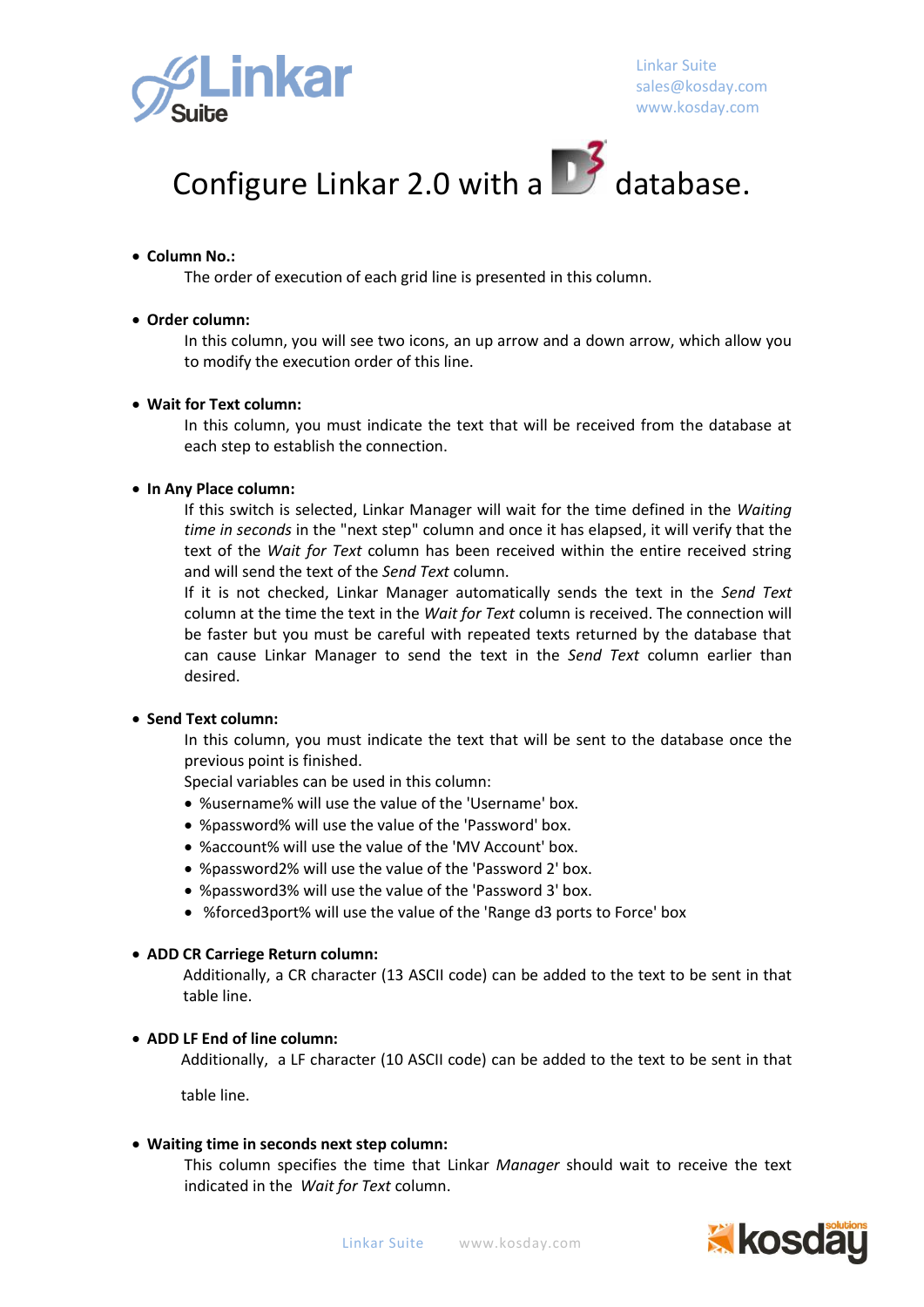



Once the connection with the *Test Login String* button is verified, press the *END* button to finish the configuration.

| :list-jobs                                            |                                   |                                  |  |  |  |  |  |
|-------------------------------------------------------|-----------------------------------|----------------------------------|--|--|--|--|--|
| PHANTOM JOBS STATUS AT 12:36:06 15 Nov 2018<br>PAGE 1 |                                   |                                  |  |  |  |  |  |
|                                                       |                                   |                                  |  |  |  |  |  |
| dm linkar_demo                                        | 1 66 running(1606) 15/11 12:09    | <b>LKLISTENING -SOCKET,11101</b> |  |  |  |  |  |
| dm linkar demo                                        | 1 65 running $(1647)$ 15/11 12:08 | LKLISTENING -SOCKET,11100        |  |  |  |  |  |

Remember that, depending on the D3 version, sockets will use licenses of the database.

For better performance you can use the **Linux user profile** to connect with D3. Edit the **.bash\_profile** in the **/home/your\_user** directory and add these lines:

**... d3 -d '\r{D3USER}\r{D3USERPASSWORD}\r{D3ACCOUNT}\r{D3ACCOUNTPASSWORD}\r' exit**

If your **D3 User** or the **D3 Account** does not have a password you must remove "D3USERPASSWORD\r" or/and "D3ACCOUNTPASSWORD\r"

With this configuration your login string, using Telnet, will be very simple:

| <b>N°</b> | Order                                 | Wait for the text | In any place             | Send Text  | Add CR Carriage Return   | Add LF End of Line | Waiting Time in seconds next step |  |
|-----------|---------------------------------------|-------------------|--------------------------|------------|--------------------------|--------------------|-----------------------------------|--|
|           | $\overline{A}$                        |                   |                          |            |                          |                    |                                   |  |
|           | $\blacktriangle$ $\blacktriangledown$ | login:            | $\overline{\mathcal{L}}$ | %username% | $\overline{\mathcal{L}}$ |                    |                                   |  |
|           | $\overline{A}$                        | Password:         | $\overline{\mathcal{L}}$ | %password% | $\overline{\mathcal{L}}$ |                    |                                   |  |
|           |                                       |                   |                          |            |                          |                    |                                   |  |

And even more simple using SSH (with ssh you do not send the username and password in the Login String):

|    | + Add New Line |                   |              |           | Capture Login String $\Box$ Capture Login String $\Box$ Capture Login String $\Box$ Capture Login String $\Box$ Capture Login String |                        |                    |                                   |  |
|----|----------------|-------------------|--------------|-----------|--------------------------------------------------------------------------------------------------------------------------------------|------------------------|--------------------|-----------------------------------|--|
| N° | Order          | Wait for the text | In any place | Send Text |                                                                                                                                      | Add CR Carriage Return | Add LF End of Line | Waiting Time in seconds next step |  |
|    | $\mathbf{A}$   |                   |              |           |                                                                                                                                      |                        |                    |                                   |  |

## *3. Terminal connection type*

**BASIC CONFIGURATION:**

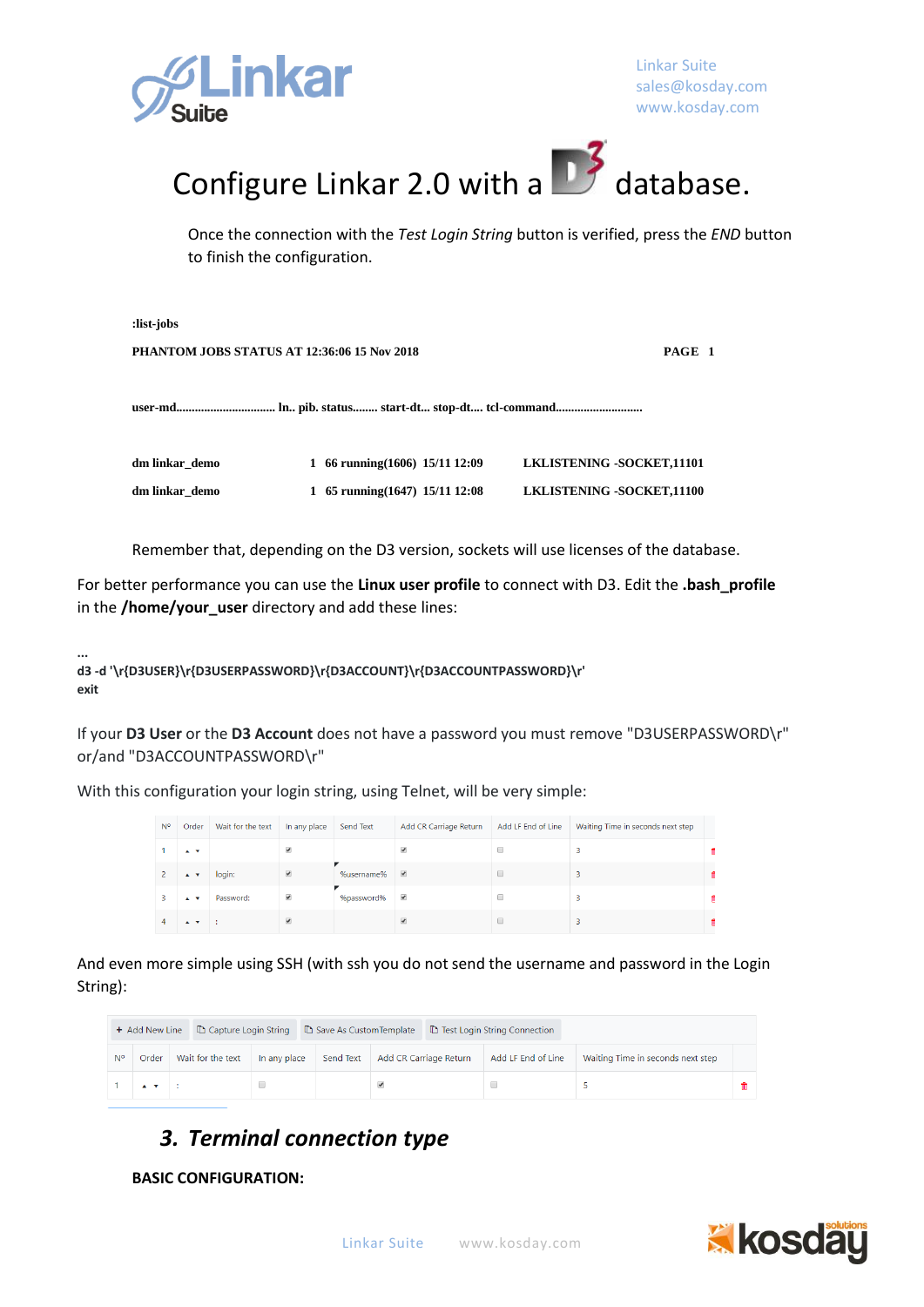

| Configure Linkar 2.0 with a <b>3</b> database.                                        |                                      |           |                 |     |           |                                              |  |  |  |  |
|---------------------------------------------------------------------------------------|--------------------------------------|-----------|-----------------|-----|-----------|----------------------------------------------|--|--|--|--|
| <b>Define Database connection</b><br>Set up all parameters to connect to the database |                                      |           |                 |     |           |                                              |  |  |  |  |
| Step 1<br><b>Back</b>                                                                 | Step 2                               | Step:     |                 | End |           |                                              |  |  |  |  |
| Database address IP or Hostname                                                       | * Terminal Type                      |           | * Database Port |     |           | * Timeout in Database Answers (0 No Timeout) |  |  |  |  |
| 10.0.0.253                                                                            | <sup>●</sup> Telnet ● SSH            |           | 23              |     |           | 600                                          |  |  |  |  |
| * Username                                                                            | Password                             | $\bullet$ | Password 2      |     | $\bullet$ | Password 3<br>$\bullet$                      |  |  |  |  |
| * MV Account                                                                          | <b>TERMINAL Session EXIT command</b> |           |                 |     |           |                                              |  |  |  |  |
| MV Account must be enabled with the LK.ENABLE<br>Command.                             | <b>EXIT</b>                          |           |                 |     |           |                                              |  |  |  |  |
| Login String                                                                          |                                      |           |                 |     |           |                                              |  |  |  |  |
| Character Conversion From-To Database                                                 |                                      |           |                 |     |           |                                              |  |  |  |  |
| Step 1<br><b>Back</b>                                                                 | Step 2                               | Step 3    |                 | End |           |                                              |  |  |  |  |

*Step 3*

#### • **Database address IP or Hostname:**

Shows the IP address or DNS name defined in *Profile*, where the database is installed.

#### • **Terminal Type:**

When you start the *Entrypoint*, you must start the sockets defined in the database as long if we do not do this directly on it. To do this, you must connect to the database via Telnet or SSH if this is available.

#### • **Database port:**

TCP port through which the Terminal is listening. By default, port 23 for Telnet and port 22 for SSH.

#### • **Timeout in database answers:**

This defines the maximum time in seconds to wait for a response from the database. The operation is canceled and an error is returned to *Linkar Client* when there is no response during this time.

Database session or line will continue in use until the operation ends or until it is forced to close from *Linkar Manager* (*Close Selected* button).

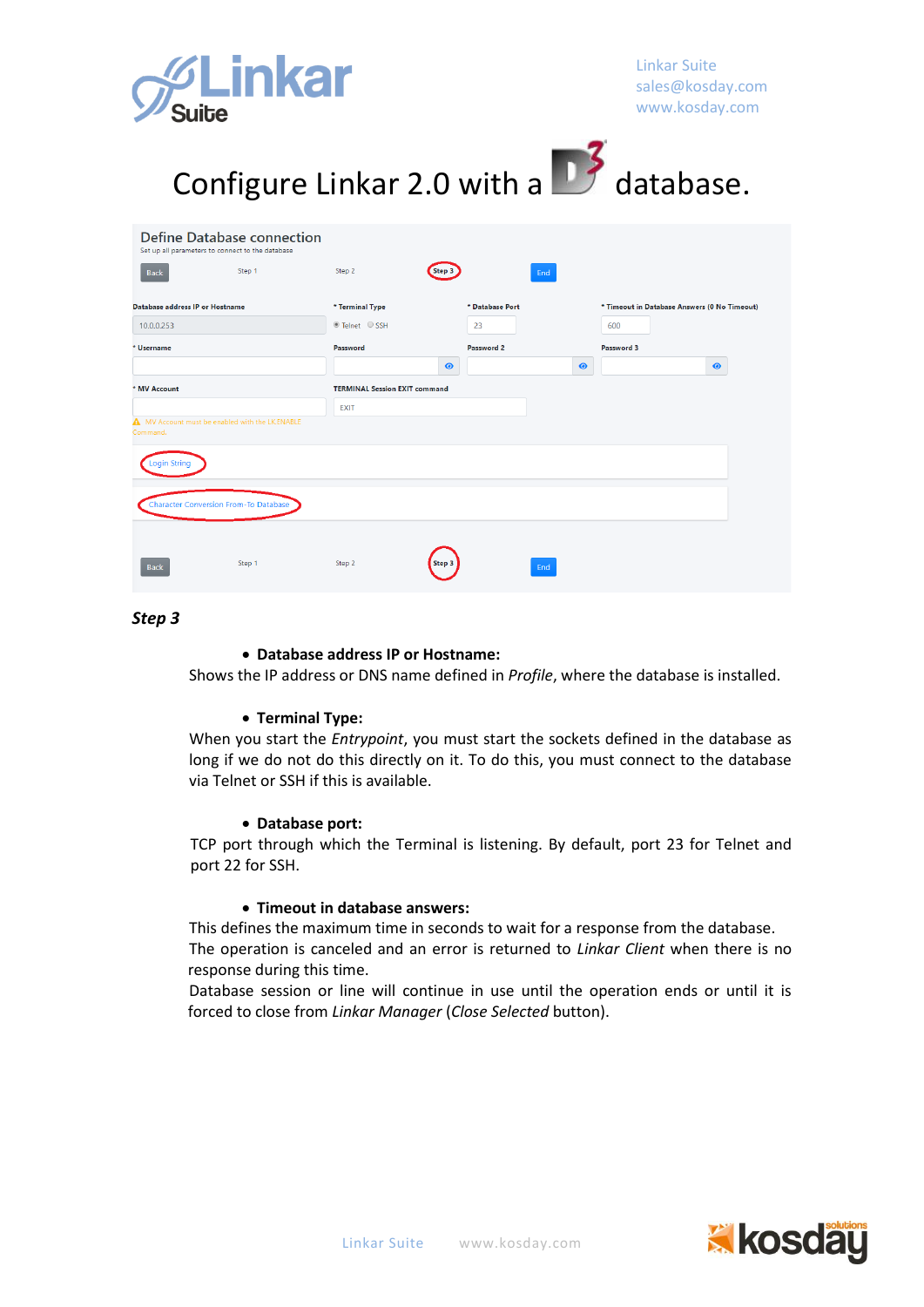

## Configure Linkar 2.0 with a  $\Box$  database.

| Options                       | <b>EntryPoint</b><br>$\mathbf{T}$ |             | Profile                | <b>Entry Point Status</b>   |  |  |  |
|-------------------------------|-----------------------------------|-------------|------------------------|-----------------------------|--|--|--|
|                               | D3Lx                              |             | D <sub>3</sub>         | STARTED at 2020-03-24 04:51 |  |  |  |
| Close Selected Dopen Selected |                                   |             |                        |                             |  |  |  |
|                               | Options                           | Linkar Line | Database Session       |                             |  |  |  |
|                               | 0                                 |             | Line 1 10.0.0.253:9000 |                             |  |  |  |

If an expiration time of 0 is defined, the session never expires.

#### • **Username:**

The user that opens the connection with the database.

#### • **Password:**

User password. This is used in the login chain to establish the connection.

#### • **Password2:**

User password. This is used in the login chain to establish the connection if a second one is required.

#### • **Password3:**

This is applicable is some databases.

#### • **MV Account:**

Data account on which the requests will be executed. The data account must have been previously enabled for use with *Linkar Server*.

#### • **Terminal session ·exit· command:**

Command that is redirected to close the TELNET / SSH session. This is usually "exit" or "quit".

#### **LOGIN STRING:**

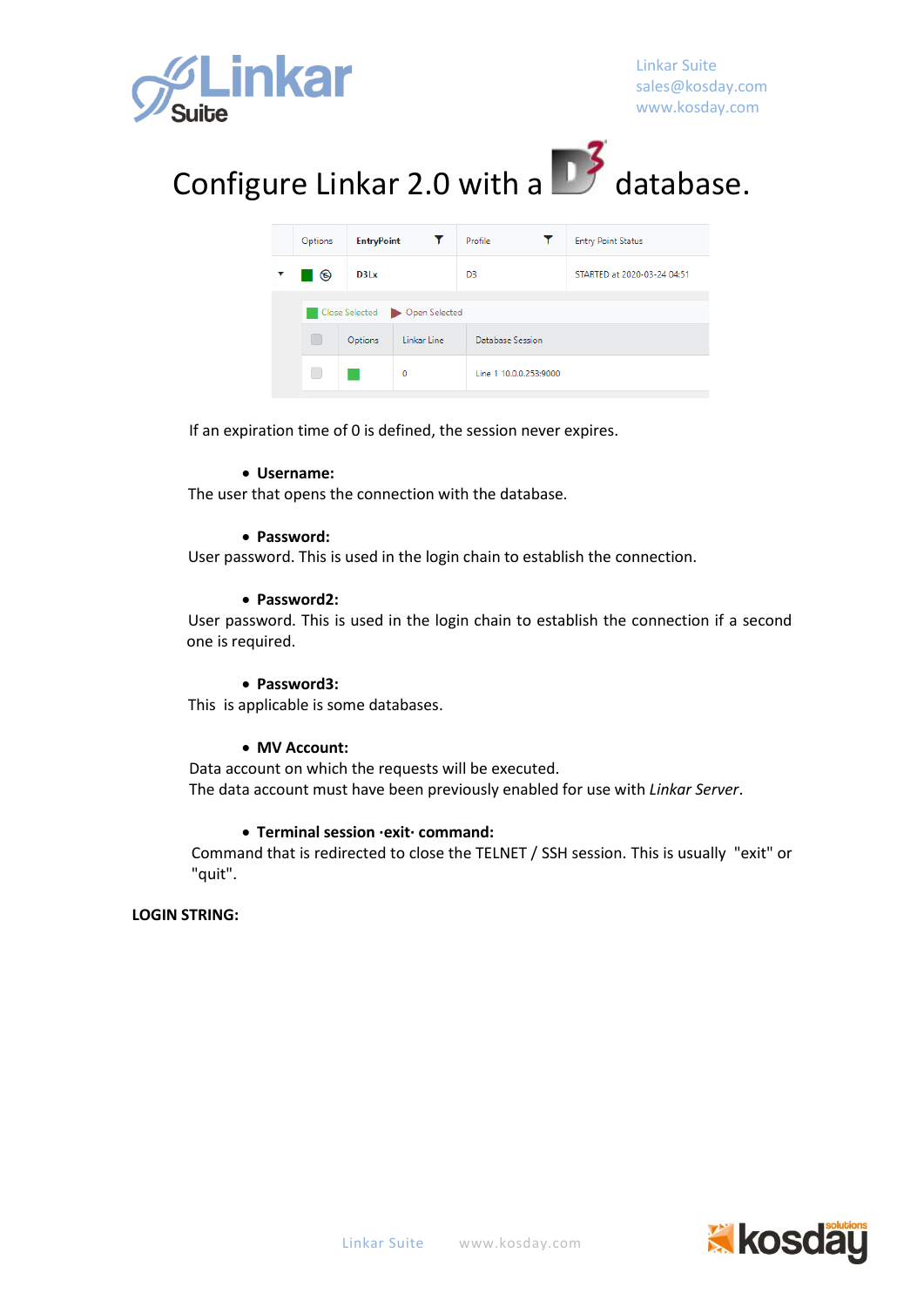



|                | <b>Login String</b>                   |                                                                         |                                             |                                  |                              |                               |                                   |   |
|----------------|---------------------------------------|-------------------------------------------------------------------------|---------------------------------------------|----------------------------------|------------------------------|-------------------------------|-----------------------------------|---|
|                |                                       | Range D3 ports to Force command d3 -port.number. Separated by semicolon |                                             |                                  |                              |                               |                                   |   |
|                |                                       | Select Linkar Template                                                  |                                             | <b>Load Linkar Template</b><br>۰ |                              |                               |                                   |   |
|                |                                       | Select Custom Template                                                  |                                             | <b>Load Custom Template</b><br>۰ |                              | <b>Delete Custom Template</b> |                                   |   |
|                | + Add New Line                        | Capture Login String                                                    |                                             | Save As CustomTemplate           | Test Login String Connection |                               |                                   |   |
| No             | Order                                 | Wait for the text                                                       | In any place                                | Send Text                        | Add CR Carriage Return       | Add LF End of Line            | Waiting Time in seconds next step |   |
| 1              | $\overline{A}$                        | login:                                                                  | $\qquad \qquad \Box$                        | %username%                       | $\overline{\mathcal{L}}$     | $\qquad \qquad \Box$          | 3                                 | û |
| $\overline{2}$ | $\blacktriangle$ $\blacktriangledown$ | Password:                                                               | $\qquad \qquad \Box$                        | %password%                       | $\overline{\mathcal{L}}$     |                               | $\overline{3}$                    | û |
| $\overline{3}$ | $\overline{A}$                        | s                                                                       | $\qquad \qquad \Box$                        | d3                               | $\overline{\mathcal{L}}$     | $\qquad \qquad \Box$          | $\overline{3}$                    | 亩 |
| 4              | $\blacktriangle$ $\blacktriangledown$ |                                                                         | $\qquad \qquad \qquad \qquad \qquad \qquad$ |                                  | $\overline{\mathbf{v}}$      | $\qquad \qquad \Box$          | 3                                 | Û |
| 5              | $\blacktriangle$ $\blacktriangledown$ | your user id:                                                           | $\Box$                                      | dm                               | $\overline{\mathcal{L}}$     | $\Box$                        | 3                                 | 會 |
| 6              | $\overline{A}$                        | password:                                                               | $\qquad \qquad \qquad \qquad \qquad \qquad$ | %password2%                      | $\overline{\mathbf{v}}$      | $\qquad \qquad \Box$          | 3                                 | Û |
| $\overline{7}$ | $\overline{A}$                        | master dictionary:                                                      | $\Box$                                      | %account%                        | $\blacktriangleright$        | $\qquad \qquad \Box$          | 3                                 | 會 |
| 8              | $\blacktriangle$ $\blacktriangledown$ | password:                                                               | $\qquad \qquad \Box$                        | %password3%                      | $\overline{\mathcal{L}}$     | $\qquad \qquad \Box$          | 3                                 | û |
| 9              | $\overline{\mathbf{v}}$               |                                                                         | $\qquad \qquad \Box$                        |                                  | $\blacktriangledown$         | $\Box$                        | 3                                 | û |

Linkar Manager needs to communicate with the database by opening a telnet or SSH session. The way to connect is defined in the table describing the commands sequence required to establish a Database connection.

In this table, each line is basically the expected text to be received from the Database through a Telnet connection (*Wait for the text column*) and text that must be sent over the same Telnet connection to the Database (*Send Text column*) when the expected text was received. Space characters at the end of the text are not required in the "*Wait for the text*" column. They will be ignored if the Database sends them. There is a contextual menu in this table, which allows you to add or delete rows and move them up and down.

#### *IMPORTANT: Using SSH the username and password MUST NOT BE included in the Login String.*

#### • **Range d3 ports to Force:**

- This feature is a list of allowed port numbers, separated by semicolons (for example 5; 8). The first number of this list will be used (for example d3 -5) when opening a line in the database for the first time, using the "d3" or "ap" command, The second line number will be used for the second line of the database (for example d3 -8) and so on. When there are no line numbers available, the "d3" or "ap" command is executed without a line number. (f.i. ap) and it will be the system that determines the line number.
	- This information can be defined inside the *Send Text* column with the *%forced3port%* variable.
- **Select Linkar Template:**

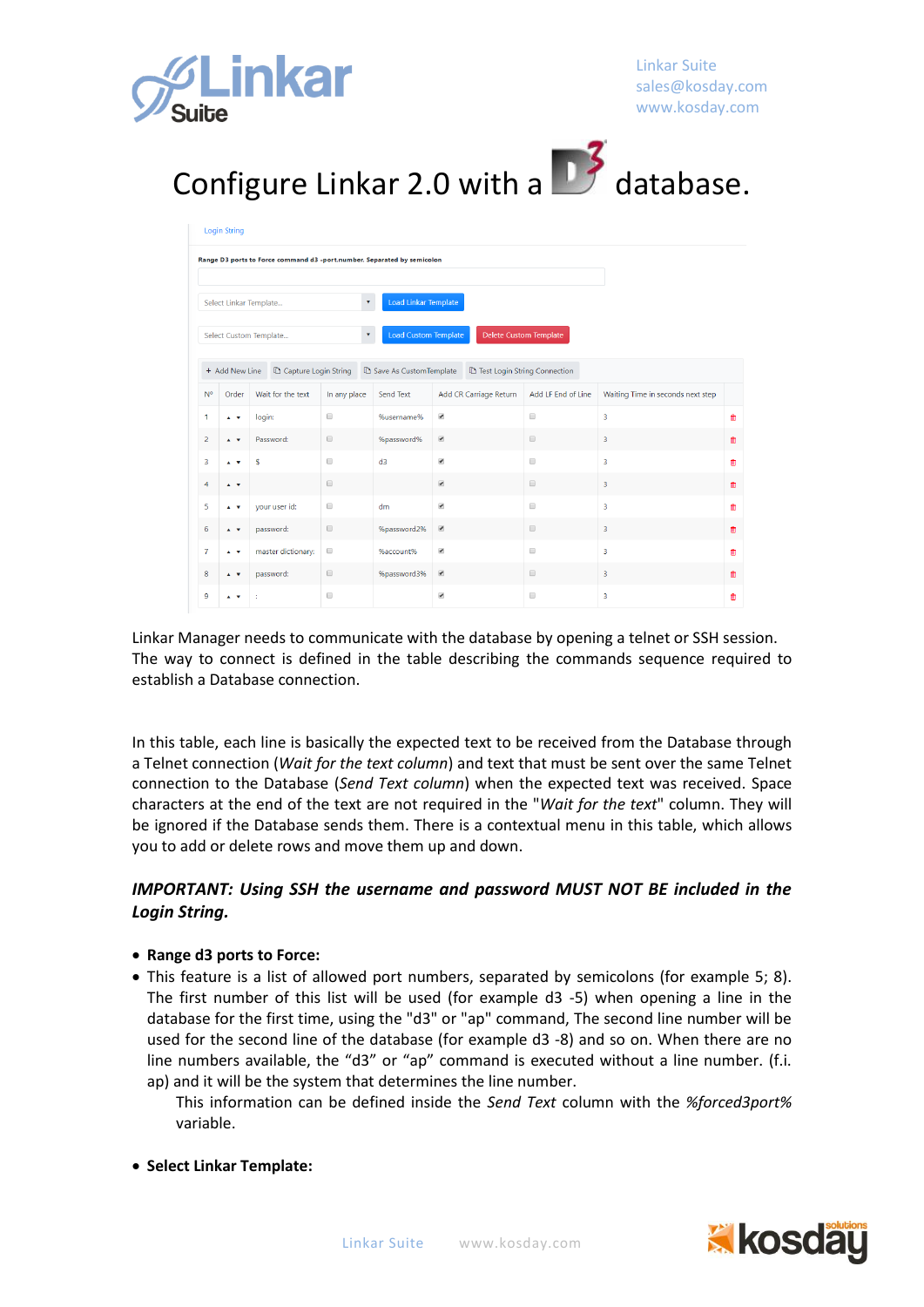



*Linkar Manager* includes a series of templates that can be connected to different databases and in different configurations. One of them can be selected in this dropdown and by pressing the *Load Linkar Template* button this will load that definition, which can be used to configure your connection.

#### • **Select Custom Template:**

Once your connection is defined, you can save it in a custom template to use it later on or in a new installation. To do this, just press the *Save as Custom Template* button. Your custom templates can be retireved in this dropdown. These custom templates are saved in the *% ProgramData% \ KOSDAY \ LinkarSuite* folder in the *ConnectionCustomTemplates.xml* file

#### • **Test Login Screen:**

Once your connection is defined, you can press the *Test Login String Connection* button and check that it connects without problem.

| Test Login String Connection                                      | $\times$      |
|-------------------------------------------------------------------|---------------|
| Enter your user id: j<br>user password:                           |               |
| [1301] The Speller is off.                                        |               |
| master dictionary: DEMO.LINKAR                                    |               |
| md password:                                                      |               |
|                                                                   |               |
| 3                                                                 |               |
| <<< 19:28:15<br>25 Mar 2020<br>D                                  | $\rightarrow$ |
| <<                                                                | $\rightarrow$ |
| <<< Copyright (c) 1982-2010 TigerLogic Corp. All rights reserved. | $\rightarrow$ |
| <<< This work is property of, and embodies trade secrets and      | $\rightarrow$ |
| <<< confidential information proprietary to TigerLogic Corp. It   | $\rightarrow$ |
| <<< may not be reproduced, copied, used, disclosed, transferred   | $\rightarrow$ |
| <<< adapted or modified without the express written approval of   | $\rightarrow$ |
| <<< TigerLogic Corp.                                              | $\rightarrow$ |
|                                                                   |               |
| :EXIT                                                             |               |
|                                                                   |               |
| <b>Close Terminal</b>                                             |               |
| by the 'Username' TextBox value                                   |               |

If the screen verifies that the connection and disconnection to your data account are correct, this process has been completed and the Login String is correctly configured. Otherwise, correct the errors that do not allow you to establish the connection, which can be seen on the screen.

#### **Capture Login String:**

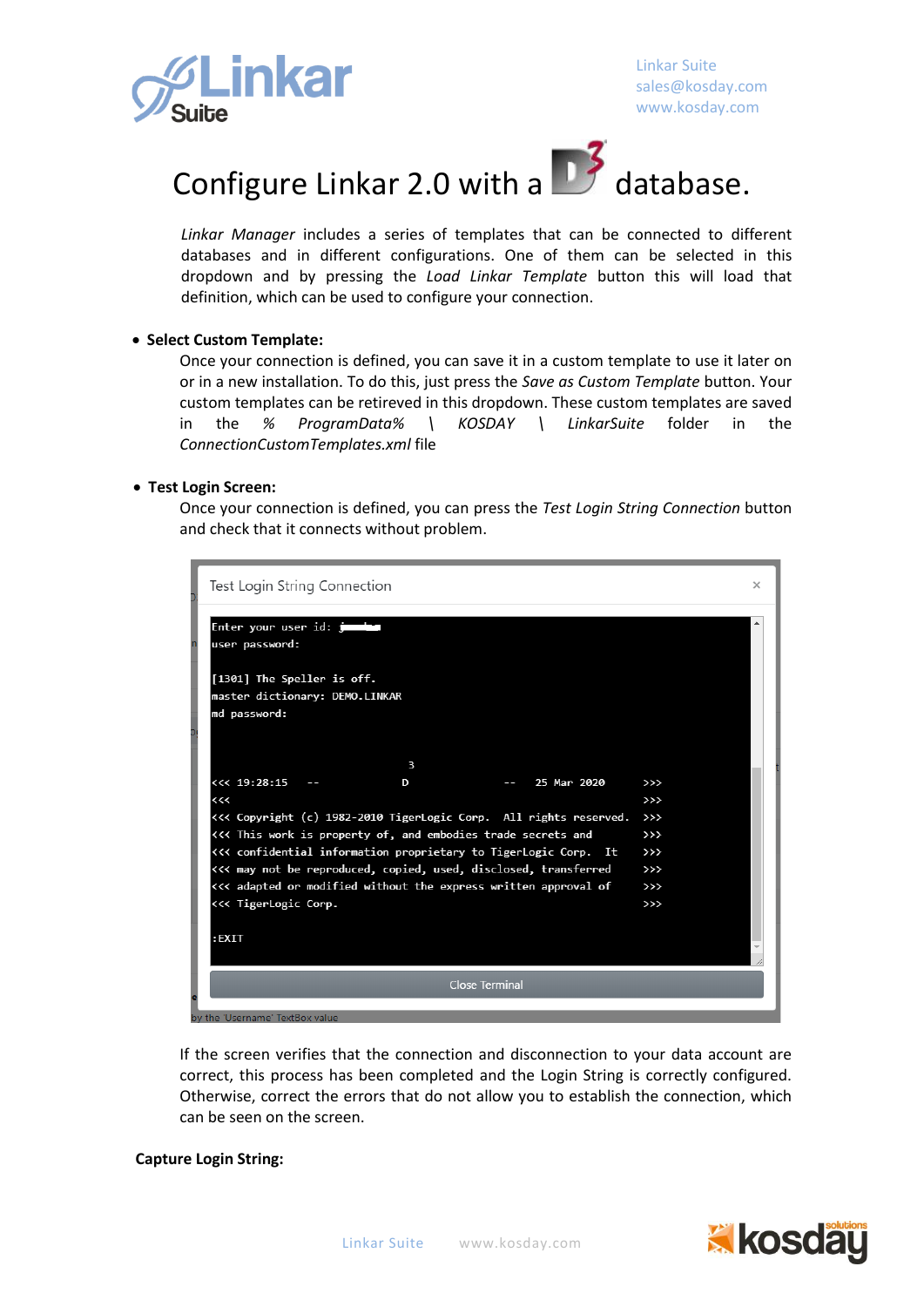



Linkar Manager also includes a wizard to capture your connection step by step.



By clicking on the *Capture Login String* button, *Linkar Manager* will attempt to establish a Telnet or SSH connection with your database.

If you do not see the data request on the screen, please verify the IP or DNS assigned to the database and the configuration of your firewall, if there is one.

If you see the request, in this case, "Username:" write your credentials in the red box and press the Enter or Send button.

Repeat this process until you reach TCL in the data account you want to connect to. The quit or exit command need not be executed.

Press the green *End Capture* button and the definition of your connection will appear with the steps you have followed.

You can review the strings created to optimize connection times.

#### • **+ Add new line:**

New lines can be added at the end of the grid with this button.

• **Trash icon:**

Lines of the grid can be deleted with this button.

• **Column Nº:**

The execution order of execution of each grid line is presented in this column.

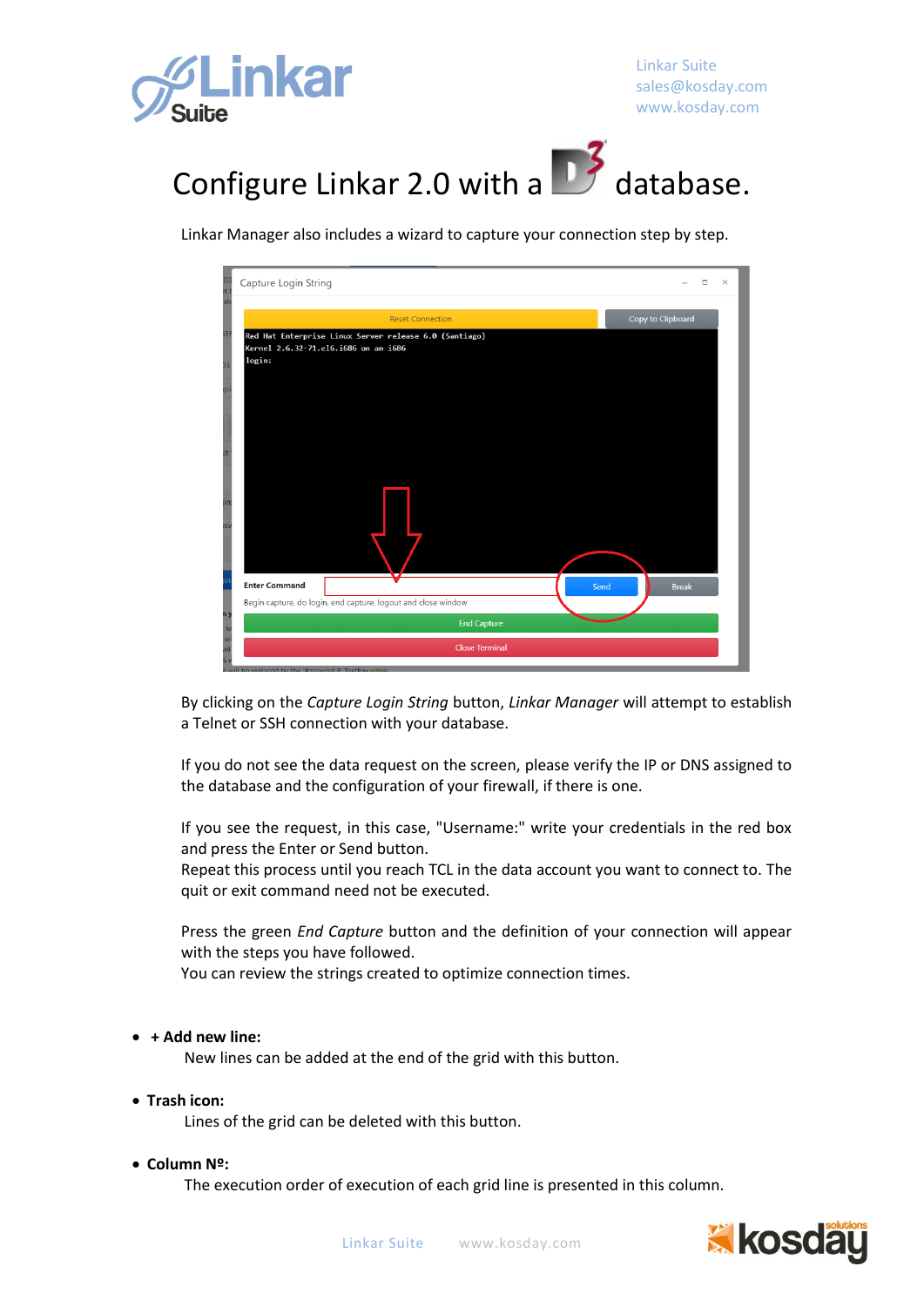



#### • **Order column:**

Two icons, an up arrow and a down arrow are seen in this column, which allow you to modify the execution order of this line.

#### • **Wait for Text column:**

The text that will be received from the database at each step to establish the connection must be indicated in this column.

#### • **In Any Place column:**

If this switch is selected, Linkar Manager will wait for the time defined in the *Waiting time in seconds* in the "next step" column and once it has elapsed it will verify that the text of the *Wait for Text* column has been received within the entire string received and will send the text of the *Send Text* column.

If it is not checked, Linkar Manager automatically sends the text in the *Send Text* column at the time the text in the *Wait for Text* column is received. The connection will be faster but you must be careful with repeated texts returned by the database that can cause Linkar Manager to send the text in the *Send Text* column earlier than desired.

#### • **Send Text column:**

In this column, you must indicate the text that will be sent to the database once the previous point is completed.

Special variables can be used in this column:

- %username% will use the value of the 'Username' box.
- %password% will use the value of the 'Password' box.
- %account% will use the value of the 'MV Account' box.
- %password2% will use the value of the 'Password 2' box.
- %password3% will use the value of the 'Password 3' box.
- %forced3port% will use the value of the 'Range d3 ports to Force' box

#### • **ADD CR Carriege Return column:**

Additionally, a CR character (13 ASCII code) can be added to the text to be sent in that table line.

#### • **ADD LF End of line column:**

Additionally, an LF character (10 ASCII code) can be added to the text to be sent in that

table line.

#### • **Waiting time in seconds next step column:**

This column specifies the time that Linkar *Manager* should wait to receive the text indicated in the *Wait for Text* column.

Once the connection with the *Test Login String* button is verified, press the *END* button to finish the configuration.

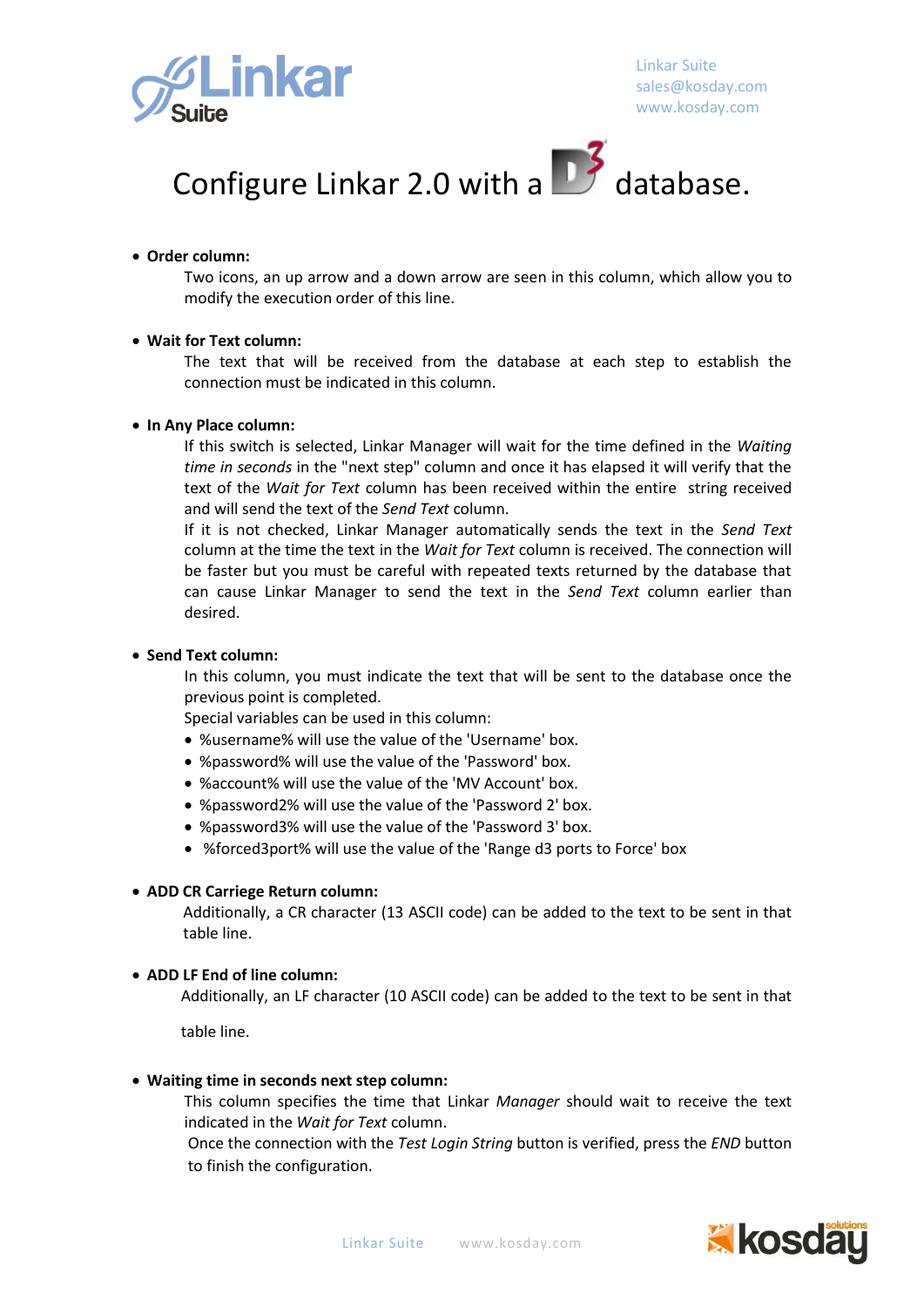



Remember that, depending on the D3 version, sockets will use licenses of the database.

The **Linux user profile** can be used to connect with D3 for a better performance. Edit the **.bash\_profile** in the **/home/your\_user** directory and add these lines:

**... d3 -d '\r{D3USER}\r{D3USERPASSWORD}\r{D3ACCOUNT}\r{D3ACCOUNTPASSWORD}\r' exit**

If your **D3 User** or the **D3 Account** does not have password you must remove "D3USERPASSWORD\r" or/and "D3ACCOUNTPASSWORD\r"

With this configuration your login string, using Telnet, will be very simple:

| N° | Order                                 | Wait for the text | In any place          | Send Text  | Add CR Carriage Return   | Add LF End of Line | Waiting Time in seconds next step |  |
|----|---------------------------------------|-------------------|-----------------------|------------|--------------------------|--------------------|-----------------------------------|--|
|    | $\blacktriangle$ $\blacktriangledown$ |                   | ✔                     |            |                          |                    |                                   |  |
|    | $\blacktriangle$ $\blacktriangledown$ | login:            | $\blacktriangleright$ | %username% | $\overline{\mathcal{L}}$ |                    |                                   |  |
| 3  | $\mathbf{A}$                          | Password:         | $\blacktriangledown$  | %password% | $\blacktriangledown$     |                    |                                   |  |
| 4  | $\overline{1}$                        |                   | ✔                     |            |                          |                    |                                   |  |

And even more simple using SSH (with ssh you do not send the username and password in the Login String):

| + Add New Line |                                       |                   |              |                                  | Capture Login String <sup> </sup> $\Box$ Capture Login String $\Box$ Save As Custom Template $\Box$ Test Login String Connection |  |                    |                                   |  |
|----------------|---------------------------------------|-------------------|--------------|----------------------------------|----------------------------------------------------------------------------------------------------------------------------------|--|--------------------|-----------------------------------|--|
| <b>N°</b>      | Order                                 | Wait for the text | In any place | Send Text Add CR Carriage Return |                                                                                                                                  |  | Add LF End of Line | Waiting Time in seconds next step |  |
|                | $\blacktriangle$ $\blacktriangledown$ |                   |              |                                  |                                                                                                                                  |  |                    |                                   |  |

#### **CHARACTER CONVERSION FROM-TO DATABASE:**

It may be necessary to replace certain characters in the communication depending on the Telnet / SSH server that uses each database.

This type of conversion is defined in this form.

Linkar Manager presents the usual options necessary for each database and operating system by default.

#### • **Maximum Telnet Data Packet Size:**

Size of each Telnet package sent or received.

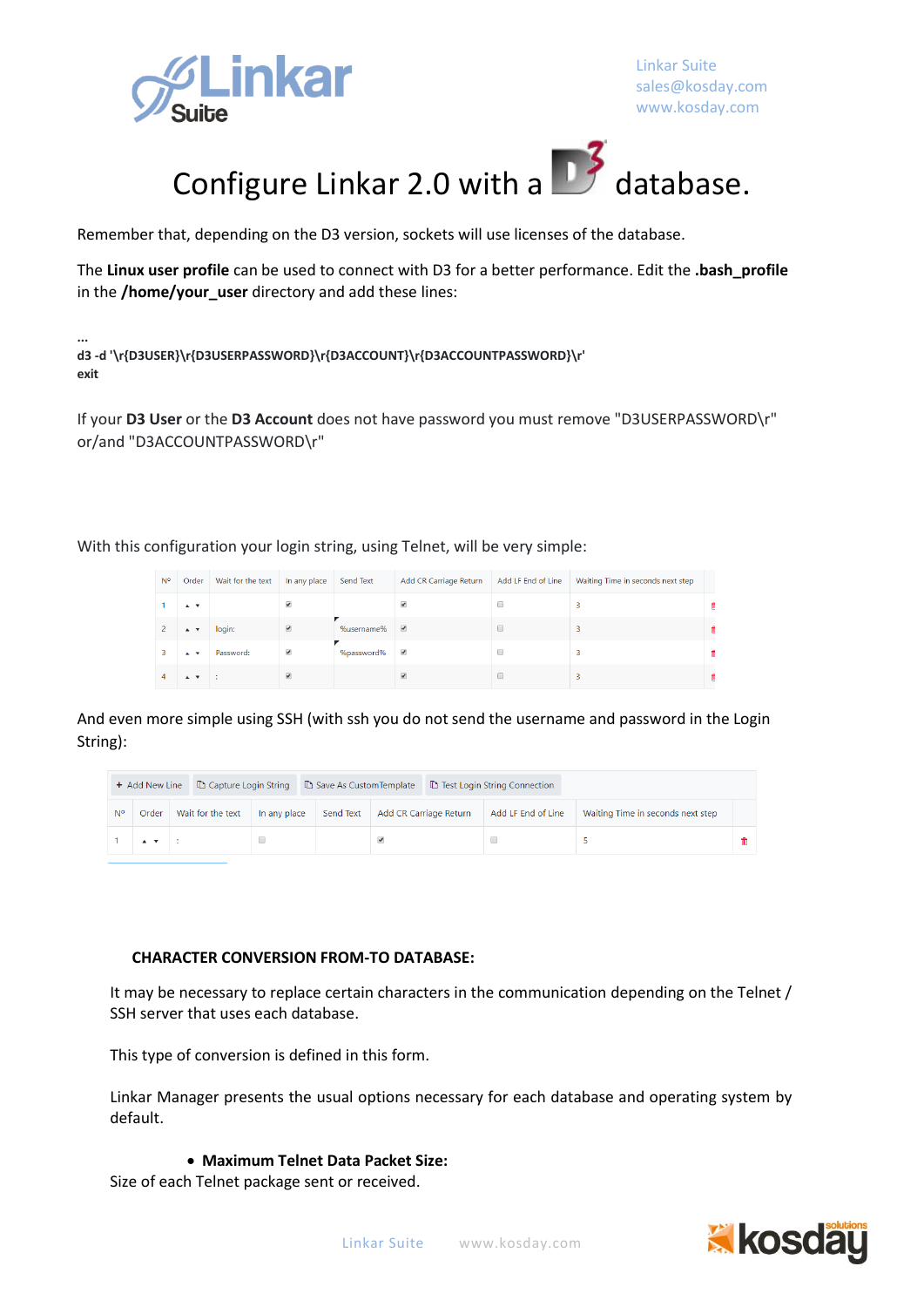



#### • **Telnet Communication Timeout:**

Linkar Manager generates an error if the time elapsed between sending or receiving 2 packets exceeds this value in seconds. This error is always due to a Telnet communication failure. It is not common.

#### • **To Database:**

#### • **Replace MV marks:**

Replaces the characters MV, char (251) to char (253) when sending the package to the database.

#### • **Replace Control Characters:**

Replaces the control characters, char (0) to char (31) when sending the package to the database.

#### • **Replace Extended Characters:**

Replaces the extended characters, char (128) to char (255) when sending the package to the database. It includes MV characters.

#### • **From Database:**

#### • **Replace MV marks:**

Replaces the characters MV, char (251) to char (253) when sending the package from the database.

#### • **Replace Control Characters:**

Replaces the control characters, char (0) to char (31) when sending the package from the database.

#### • **Replace Extended Characters:**

Replaces the extended characters, char (128) to char (255) when sending the package from the Database. It includes the MV characters.

The configuration of these parameters affects the communication speed between Linkar Server and the database. We do not recommend that these be chaged unless it is necessary for the proper functioning of the communication system.

Once the connection has been completed press the **End** button to install the **MV Components.**

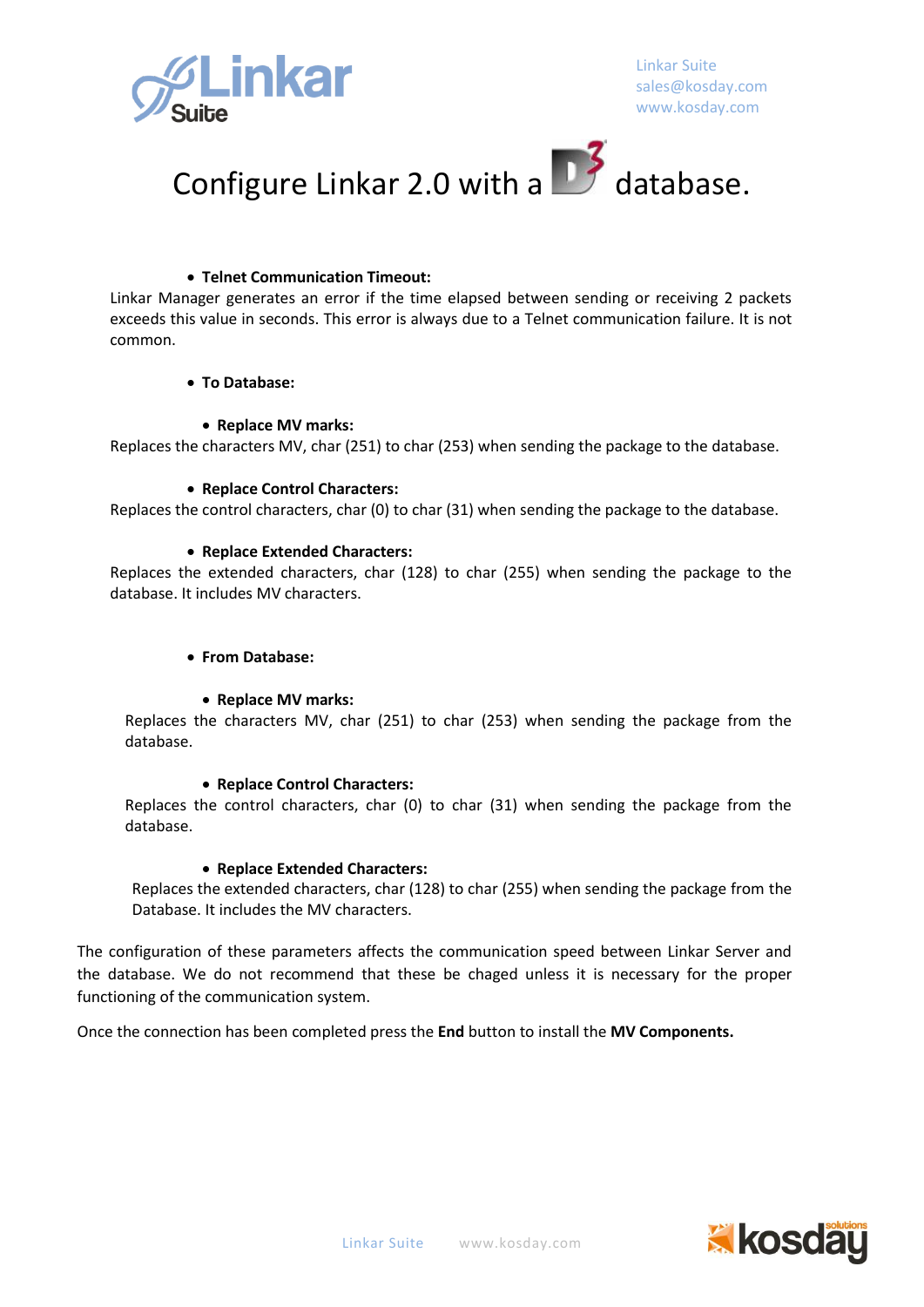



### 3. Installing the MV Components



Press the *Accept* button to install the MV Components.

If there is a new version of the **MV components**, this can be downloaded from the *Download* button. An uncompressed pseudo floppy will be downloaded, which must be installed in the MV Components.

The pseudo floppy name will be:

#### *Linkar\_D3\_x\_y\_z*

If you do not want to download it from Kosday's servers, you can find it in:

#### *% ProgramData%\KOSDAY\ LinkarSuite\MV*

This folder was created when you installed Linkar Suite.

*You must leave this pseudo floppy in a folder or directory from which it is accessible from the database and remember its full path. Linkar Manager will ask for this information during the installation process of the MV components. At least one defined uncompressed pseudofloppy is required in the Linux Versions*

At the bottom of the screen you will see:

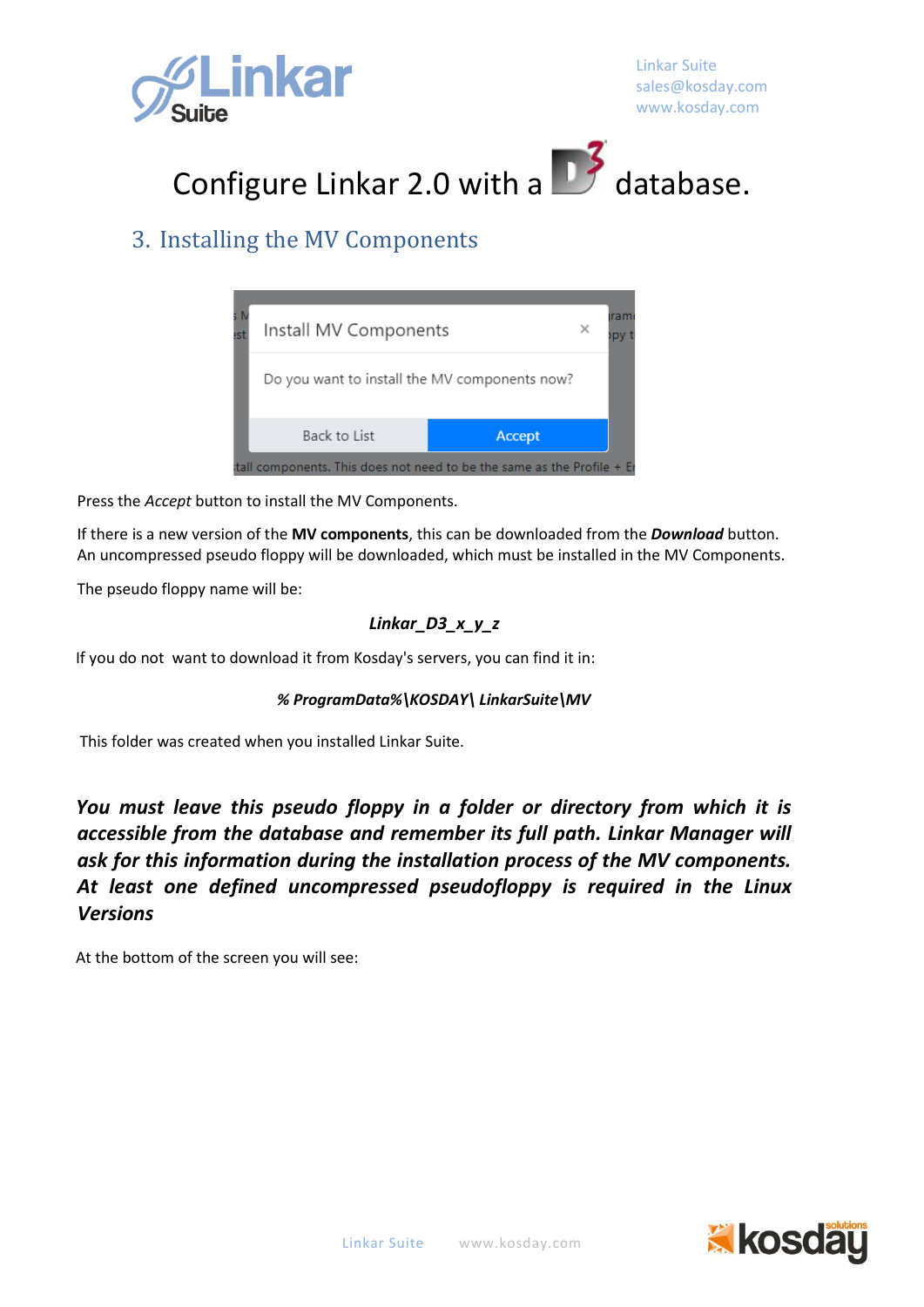



#### How to Install MV Components

At the bottom of this form, set the connection type you want to use to install components. This does not need to be the same as the Profile + EntryPoint details. You must be sure that you have all the necessary rights to make the connection. Once you have everything completed, press the "Start Connection" button and open a database session to the account where you want to install the MV components. When you are at TCL in the account press the "Install MV Components" button During the installation process you can enable data accounts and/or demo accounts in order to use them with Linkar. You can also do this from the EntryPoint configuration. **Profile Name** NEWD3 ⊕ Telnet © SSH \* Port  $-23$ \* Timeout 5000 Start Connection Back to List After the server components are installed, go 'Back to List'.

Create 2 accounts in D3, one for the MV Components and one for test purposes (by default we call them **LINKAR** and **DEMO.LINKAR**)

Press the *Start Connection* button when you have created the accounts and have the path where the pseudo floppy was placed.

| Ps                   | <b>Reset Connection</b>                                                                                                                                                                                      |
|----------------------|--------------------------------------------------------------------------------------------------------------------------------------------------------------------------------------------------------------|
| of the<br>in a       | Red Hat Enterprise Linux Server release 6.0 (Santiago)<br>Kernel 2.6.32-71.el6.i686 on an i686                                                                                                               |
|                      | login:                                                                                                                                                                                                       |
| its l                |                                                                                                                                                                                                              |
| асс<br>bon           |                                                                                                                                                                                                              |
| le p                 |                                                                                                                                                                                                              |
| mp.<br>m, s          |                                                                                                                                                                                                              |
| iu hi<br>g co<br>the |                                                                                                                                                                                                              |
| oce                  | <b>Enter Command</b><br>Send<br><b>Break</b>                                                                                                                                                                 |
|                      | Use the Red box to enter your commands and the Send button to execute then.                                                                                                                                  |
|                      | You must connect to the LINKAR account (the account where you want to install the Linkar MV components). This should be a<br>dedicated account in your database. Verify you are on it using the WHO command. |
| Ba                   | Once you are in the Linkar account and at TCL, press the "Install MV Components" button below, and follow all of the prompts.                                                                                |
| ents                 | You will see the "SUCCESSFUL INSTALLATION" message. Logout of the server, then press the "Close Terminal" button.                                                                                            |
|                      | <b>Install MV Components</b>                                                                                                                                                                                 |
|                      | <b>Close Terminal</b>                                                                                                                                                                                        |
|                      |                                                                                                                                                                                                              |

Now you need to connect to the account where the MV components will be installed (default **LINKAR**).

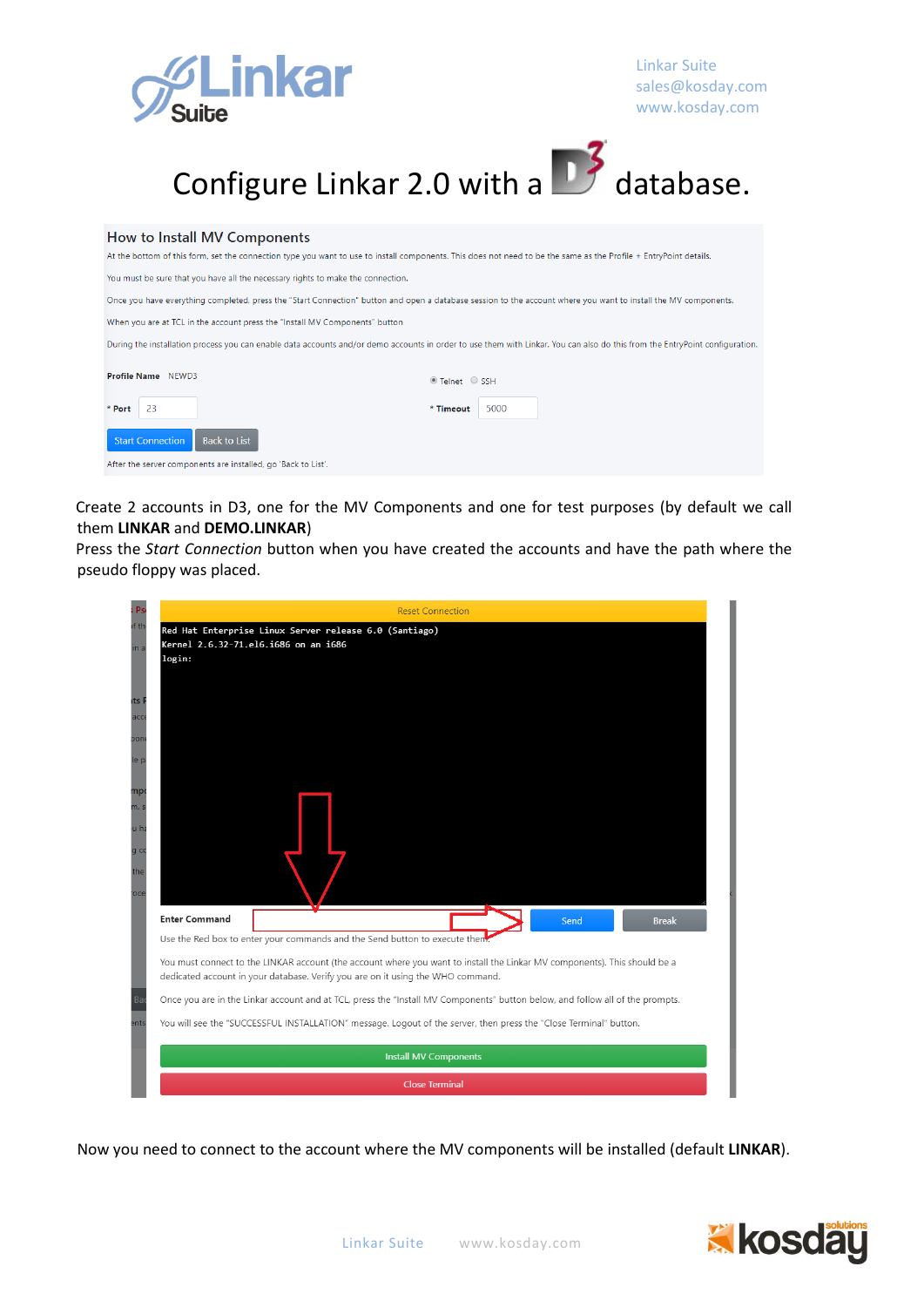



To do this, write what is necessary in the **red box** and press the **Enter** or **Send** button. Repeat the process until you are positioned on the account.

Once you are positioned in TCL on the account, press the **Install MV Components** button and answer the questions you see on the screen, again by typing in the **red box** and pressing the **Enter** or **Send** button.

| INSTALL MV COMPONENTS (version 2.0.2.x)                               |  |  |  |  |  |
|-----------------------------------------------------------------------|--|--|--|--|--|
|                                                                       |  |  |  |  |  |
| with this program we will install MV Components in the Account linkar |  |  |  |  |  |
| It's recommended to install these components in a dedicated Account   |  |  |  |  |  |
| Do you want to continue Y/N ?                                         |  |  |  |  |  |

Press "Y"

| <b>Reset Connection</b>                                                               |      | Copy to Clipboard |
|---------------------------------------------------------------------------------------|------|-------------------|
| $347+$                                                                                |      |                   |
| top                                                                                   |      |                   |
| .FI                                                                                   |      |                   |
| [221] 'LK.INSTALL' filed.                                                             |      |                   |
| $: 21:45:04$ 25 Mar 2020                                                              |      |                   |
| :COMPILE LK.BP LK.INSTALL (FO                                                         |      |                   |
| LK. INSTALL                                                                           |      |                   |
|                                                                                       |      |                   |
| [820] Creating FlashBASIC Object ( Level 0 )                                          |      |                   |
| [241] Successful compile! 5 frame(s) used.                                            |      |                   |
| :RUN LK.BP LK.INSTALL                                                                 |      |                   |
| INSTALL MV COMPONENTS (version 2.0.0.x)                                               |      |                   |
| With this program we will install MV Components in the Account LINKAR                 |      |                   |
| It's recommended to install these components in a dedicated Account                   |      |                   |
| Do you want to continue Y/N ?y                                                        |      |                   |
| Enter the Full Path of the LINKAR $D3 \times y$ z pseudo floppy (no quotes required). |      |                   |
| For Ux installations you must have at least one uncompressed                          |      |                   |
| device in your D3 <x=exit> ?</x=exit>                                                 |      |                   |
| <b>Enter Command</b>                                                                  | Send | <b>Break</b>      |
| .                                                                                     |      |                   |

Enter the complete path of your pseudo floppy file, for instance:

- **Linux: /tmp/LINKAR\_D3\_2\_0\_0**
- **Windows: c:\temp\LINKAR\_D3\_2\_0\_0**

For D3 / Linux installations you must have at least one uncompressed pseudo floppy defined in D3.

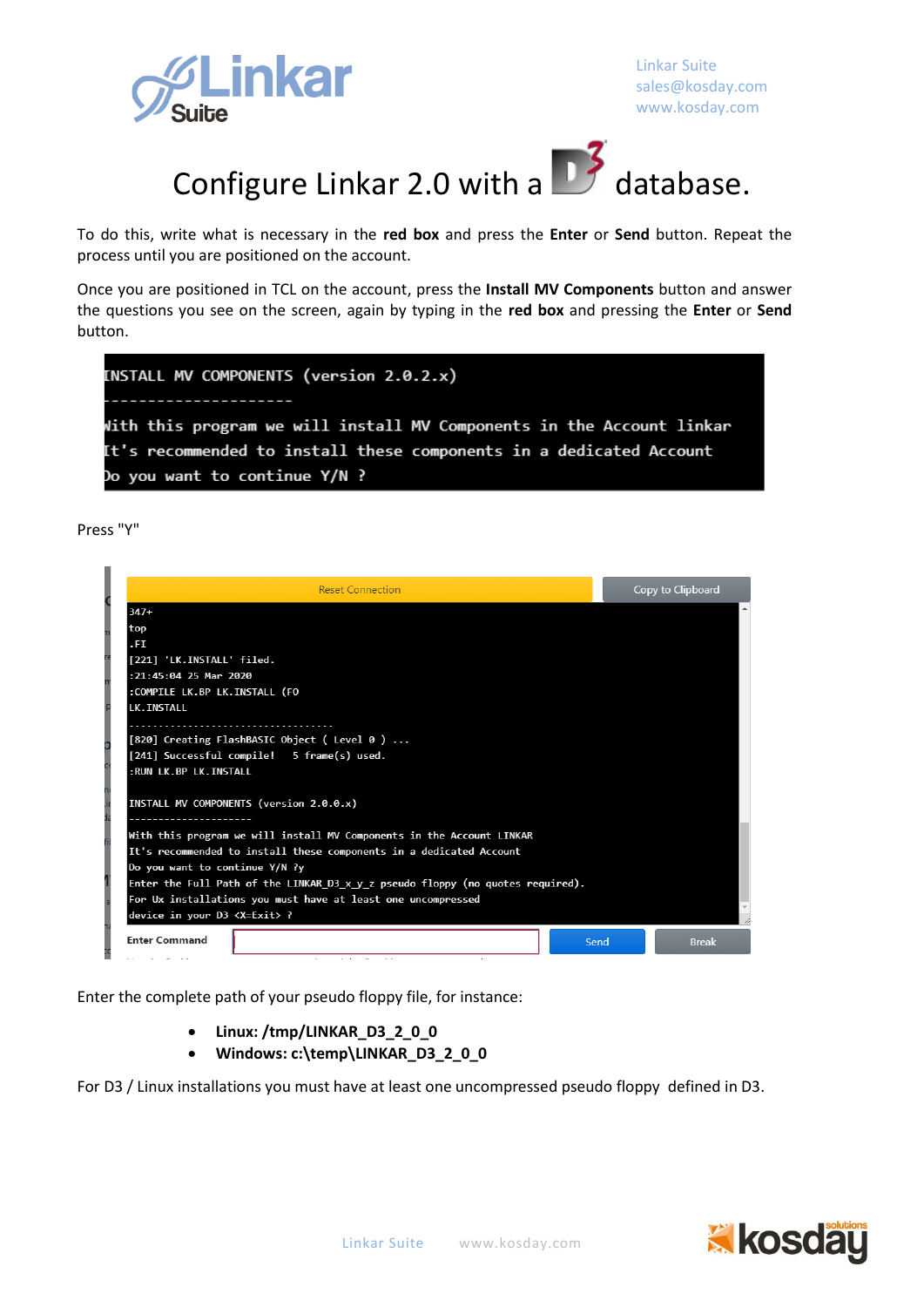



oK, /backup/LINKAR D3 2 0 2

If you are going to use MVSP as the connection type you MUST compile these programs with FlashBasic. If you are going to use SOCKET or TELNET as the connection type you can choose to use FlashBasic or not. If these programs are Flash-compiled, all application programs used by Linkar must also be Flashcompiled.

you want to compile with FlashBasic Y/N/X?

If you are going to use the MVSP or SOCKETS connection type in D3, the programs must be complied with **FlashBasic**.

If you are going to use the TERMINAL connection type, FlashBasic need not be used. The use of FlashBasic implies that all the subroutines that *Linkar Server* is going to access must be compiled with FlashBasic.

Press Y or N according to your installation.

Do you want to Enable Accounts to connect with Linkar Server Y/N/X ?

If you are activating accounts for use with Linkar, press **"Y"**

Type the names of your Data Accounts separated with spaces ?

Enter the name of the accounts you wish to activate separated by spaces.

We recommend that you at least activate the DEMO.LINKAR account.

Do you want create Linkar Demo Files Y/N/X ?

If you want to create the *Linkar Suite Demo* files, press Y.

We recommend that you create the files to verify that *Linkar Server* works correctly and to be able to use the published demos of the *Linkar Suite*.

Type the names of your Data Accounts separated with spaces to install DEMO Files ?

Enter the name of the accounts where you want to create the files separated by spaces.

We recommend that the *DEMO*.*LINKAR* account be used

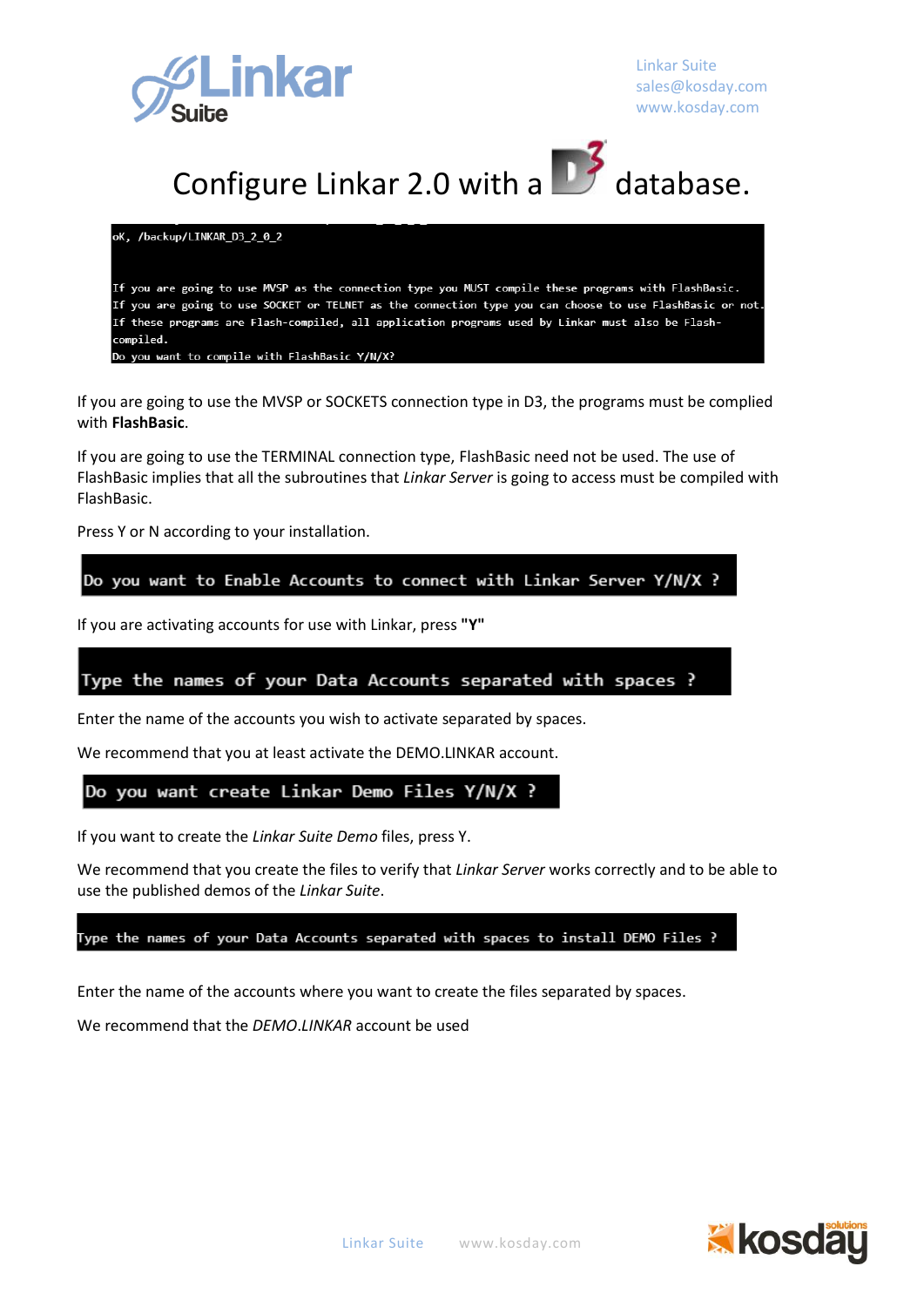



| CHG-DEVICE 3 name=/backup/LINKAR D3 2 0 2                           |                               |  |                                                            |  |  |  |
|---------------------------------------------------------------------|-------------------------------|--|------------------------------------------------------------|--|--|--|
| Tape Status 28 Feb 2020 11:32:48                                    |                               |  |                                                            |  |  |  |
| # Type                                                              | Density     Owner Device Name |  |                                                            |  |  |  |
|                                                                     |                               |  | 3   Floppy   Pseudo Floppy         /backup/LINKAR_D3_2_0_2 |  |  |  |
| Device changed                                                      |                               |  |                                                            |  |  |  |
| <b>ISET-DEVICE 3</b>                                                |                               |  |                                                            |  |  |  |
| Block size: 500                                                     |                               |  |                                                            |  |  |  |
| [1705] Tape device is assigned to a hard disk file (pseudo floppy). |                               |  |                                                            |  |  |  |
| Please, Check Errors. Is there an error message? Y/N ?              |                               |  |                                                            |  |  |  |

From now on, **Linkar Manager** will ask for confirmation that no installation error has occurred. If an error occurs, press "Y", the **Break** button and the **Close Terminal** button. If you identify the error and can correct it yourself, do this and restart the installation. If you cannot resolve the error, please send it to Kosday at **sp@kosday.com**.

If no error occurs, press "N". Repeat the process every time the message appears.

If you are going to install the Demo files you will see:

How many Orders do you want to create?:

Enter the number of Orders you want to create in the DEMO files.



The installation of the **MV components** has been completed successfully when you see this message.

Press the **Close Terminal** button to finish the installation.

Press the **Back to List** button.

*Congratulations, the installation of Linkar Suite has been completed.*